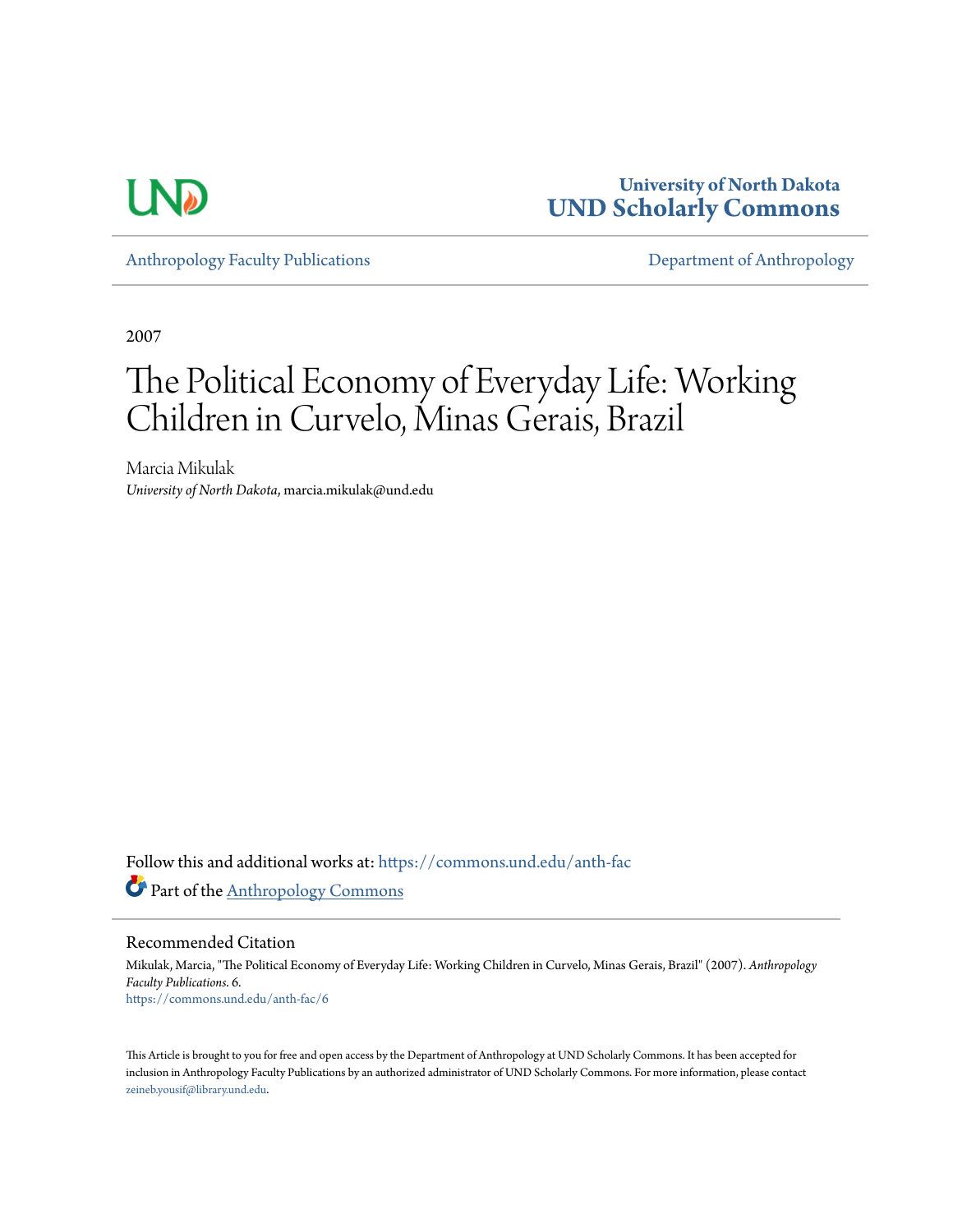Journal of Humanities & Social Sciences ISSN 1934-7227 Volume 1, Issue 2, 2007

# The Political Economy of Everyday Life: Working Children in Curvelo, Minas Gerais, Brazil

Marcia Mikulak, Assistant Professor, University of North Dakota, marcia.mikulak@und.nodak.edu

# **Abstract**

Numerous articles about working children in Brazil focus on HIV-Aids, child labor, crime, and petty thievery; however, social science literature does not analyze their positive contributions. From the perspective of working children, this article discusses the contributions that they make to their families as they navigate between home, school, and the informal labor market. Data are presented on the types of work that working children perform, time spent working, money earned, and contributions to their family household incomes. In addition, this article argues that the lack of extrafamilial support networks within favelas<sup>1</sup> contributes to the high numbers of children working within informal markets in Brazilian cities. Finally, Brazil's legacy of slavery is linked to the political economy of patron-client relations as it impacts working children and their families.

# Introduction

Social discourses about street and working children (hereafter referred to as working children) tend to be negatively constructed, focusing on their "deviant behaviors," while ignoring positive and worthy contributions that they make to their families and communities (Inter-American Commission on Human Rights Organization of American States 1997; Guy 2002; Dimenstein 1991; Scheper-Hughes & Sargent 1998: Zanton-Blanc 1994). Indeed, social science researchers report that working children are frequently viewed as disposable (Mikulak 2002; Scheper-Hughes & Sargent 1998; Hecht 1998; Mickelson 2000). The working children studied in this research are conceptualized to have more commonalities with the working poor and homeless population than their status of "street children" and the stereotypes that term implies (Kilbride, Suda, and Nieru 2000). Research has found that most working children never become children of the street, but rather, continually move between street and home, eventually becoming absorbed into the informal economy as adults (Impelizieri 1995:30).

Conducted over a four-year period between 1996-2000 while living and working with favela children in various NGO settings, this research explores the political economy experienced by working children in Curvelo, Minas Gerais, Brazil. In spite of daily hardships, working children make positive contributions to their families and communities as viable social agents. Exploring these contributions from their points of view is important, since such data assist in re-casting them as viable contributors in Brazil's informal labor market, while clearly identifying social inequalities that require their participation as laborers.

The bulk of the data is based on ethnographic fieldwork, fifty-six life-history interviews of working children, their families, and non-governmental organizations' (NGOs) members, and a variety of survey data on working children's incomes in relationship to the political economy of Curvelo.

# Who are Working Children?

In 1989, UNICEF created two categories that defined working children: 1) children in the streets (working children), and 2) children of the street (children living in the street). Lusk (1989) expanded UNICEF's classification into four categories:

- 1. Family-based street-workers
- 2. Those living on the streets with their families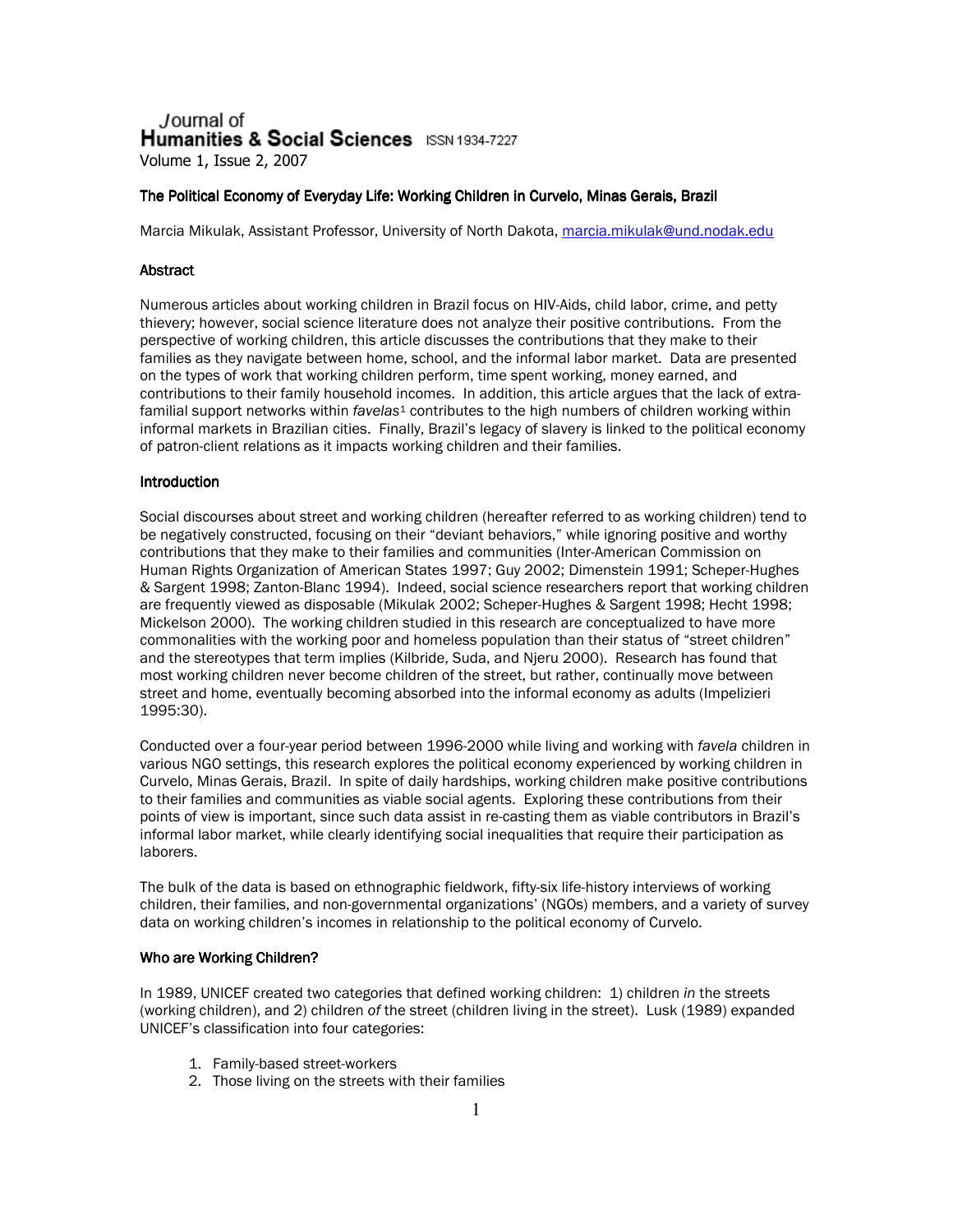- 3. Those with no family ties
- 4. Those dividing their time between living on the street and maintaining contact with their families.

Most working children in Brazil maintain contact with their families, either living at home, or visiting home on an occasional basis (Aptekar, 1994; Connolly, 1990; Rizzini & Lusk 1995; Westhoff, Coulter, McDermott, & Holcomb, 1995). Lusk's first definition is the most descriptive of the working children studied here, which is working on the streets daily yet living at home.

Due to their awareness of negative stereotypes associated with the term "street children," informants refer to themselves as working children; however, popular perceptions held by most middle and upper class Brazilians about them is highly pejorative (Júnior, Bezerra, and Heringer 1992). By contrast in this research, working children stated their work was an activity that brought them respect and dignity in their own and their parents eyes. It was common for working child informants to say, "I work so I won't be worthless," or, "I work because I want to help my family;" it was equally common for middle and upper class Courvelianos to characterize these children as deviant and dangerous, for working children are frequently represented in the media as menores (minors - a negative term describing adolescents, usually of dark skin, who are poor), pivetes (urchins), ladrões (thieves), and moleques; according to the Dictionary of Latin American Racial and Ethnic Terminology, the latter literally means a "small, young black slave" (Stephens 1999:613; Júnior, Bezerra, and Heringer 1992). The growing literature on race relations in Brazil by social scientists such as Sansone, Reichman, and Twine, provides additional evidence of racism experienced by the working youth (Sansone 2003; Reichmann 1999; Twine 1998). In 1998, Amnesty International noted that working children are overwhelmingly darker-skinned Afro-Brazilians who experience human rights abuses in the form of physical abuse and racial, social, educational, and economic discrimination (Amnesty International 1998; Wood & Lovell 1992; Aptekar, 1994; Connolly, 1990; Rizzini & Lusk, 1995; Westhoff, Coulter, McDermott, & Holcomb, 1995).<sup>2</sup>

## Social Science Literature: Classical Theories vs. Constructionist Views of Childhood

Post-industrial Western European modern classical theories characterize childhood as a time of innocence, where children are coddled and protected from the dangers of an adult world (Ariès 1962). My approach, however, is informed and influenced by social constructionists such as Jens Qvortrup (1994), Wacquant (1990), and James & Prout (1990) who characterize children as viable, cogent social agents. Classical theory dis-empowers children, excluding them from participation in the world of adults, while constructionist views empower them to participate in socially sanctioned activities normally reserved for adults. Some classical theorists have supported practices that remove children from the streets, building on the work of Roberto da Matta, author of a seminal work on the symbology of street-versus-home in Brazilian society (da Matta 1985; Rizzini 1994; Impelizieri 1995). Here, children are relegated to the protected and protracted sphere of the home, while the streets are deemed unholy realms. Such realms are dualistic, but not necessarily mutually exclusive. Working children do traverse social classes while experiencing social constructions that positively and negatively define them by race, gender, and age; however, working children in my sample were excluded from the more protected spheres of economically privileged children, who frequently purchased goods working children vended. For example, a boy (age ten), Cleveson, stated that his red-dirt stained shoes and tattered clothes were a constant embarrassment since they "marked" him as living in the favela. The public school he attended, the NGO programs in which he participated. and his general appearance identified him as a working child. Another boy (age fourteen) said, since he was preto (black), he "smelled" differently than os broncos (the whites): "I always keep my distance from them, in stores I wait until they are gone, and on the streets I get out of their way."

Constructionist social scientists Benno Glauser (1997), Judith Ennew (1994), Nancy Scheper-Hughes (1989), Sharon Stephens (1995), and Cristina Zanton-Blanc (1994) have written about poor children in developing countries and the social constructions that define their childhood. According to Ennew. "One of the clearest cross-cultural findings in the 'Childhood as a Social Phenomenon' project is that,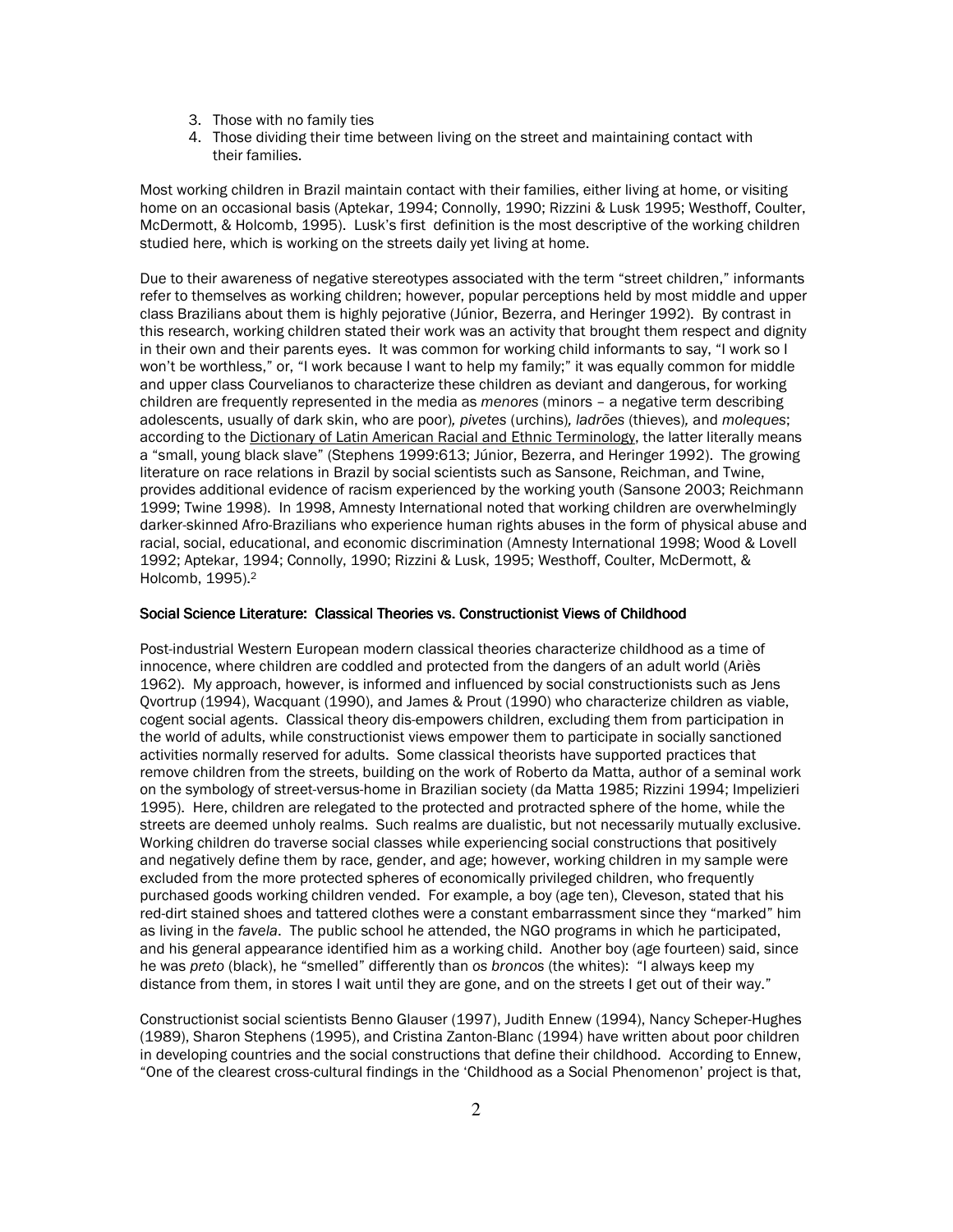in developed countries, children inhabit spaces within an adult constructed world" (Ennew 1994: 409). Ennew has linked the intense organization of children's temporal experience (day care, nursery school, pre-school, school, extra-curricular activities) to industrialization, where time is commodified and conscripted, especially children's time. Moreover, she argues that "free time" is related to idleness, which has no economic value. Viviana Zelizer re-defines children in post-industrial western cultures as economically worthless, but emotionally priceless (Zelizer 1994). The idea of children governing their own time while working in adult spaces on public streets is viewed as a serious threat to society's best interests. Indeed, while nineteenth Century Western European cultural constructions define children as innocent and in need of protection, working children in Brazil are often considered to be a danger to society. Current social science theories about children and childhood are both discordant and contradictory such that a polemical debate currently exists among social scientists who conduct research on, about, and with children: How reliable are child informants, especially those who work in informal markets and/or traverse social spaces sanctioned only for adults? Can children speak truthfully, and with insight, about their needs as laborers and actors while they are embedded in spaces socially constructed for adults only? Can researchers sufficiently remove their own learned cultural constructions about who children are so as to gather data about them objectively? Taking a constructionist approach to childhood, I concur with Wacquant (1990:9) that social reality is a "contingent ongoing accomplishment of competent social actors who continually construct their social world via the organized artful practice of everyday life." With working children as principle informants, my research includes their participation in the marketplace as supplemental family income generators and their own descriptions of daily life on the streets and at home. The data discussed here are drawn from child informants.

## The City of Curvelo: Cultural Context of Working Children

Curvelo is a blend of the colonial and the pre-industrial, mixed with the bustle of early twenty-first century technology, caught between two worlds - the rural poor and the small number of urban rich. For Curvelo's poor, lack of educational opportunities, inadequate nutrition, and illness remain common; for Curvelo's rich, life's necessities tend to be abundant. Curvelo (population, 63,467) (IBGE 1996) is distinct from larger Brazilian cities; compared to the extremes in Rio de Janeiro, São Paulo, Brasilia, and other large cities, violence against working children in Curvelo is relatively low, as is their membership in street gangs (Rodriques Alverez, personal interview 1997; Couto 1998).

In Curvelo (as in Brazilian cities at large), upper and middle class families live in the city center, where homes are walled, gated, and locked (Riechmann 1999; Sheriff 2001; Twine 1998). Satellite dishes, cell phones, telephones and computers are common; by contrast, the poor families of Curvelo live in hill-side favelas surrounding the city. At best, favela homes are constructed from salvaged lumber, found cinder blocks or purchased bricks, or at worst, constructed of plastic garbage bags or discarded sheets of corrugated metal. Commonly, favela homes have pieces of cloth hung in doorways and windows and lack internal plumbing. Favela children bathe in polluted streams and drink from wells often contaminated with sewage that percolates into ground water.

Since Curvelo is surrounded by small farms, child agricultural labor as well as domestic service is common and reflects the same types of ethno-labor performed by child slaves prior to slavery's abolition (1888) (Meznar 1994; Conrad 1984). Within Curvelo's city limits, various types of informal labor are performed by poor children: selling ice-cream, shining shoes, gardening, caring for household animals in wealthy homes, domestic service, driving horse-drawn carts, loading and carrying stones for street repair, and begging and petty thievery (Mikulak 2002).

In 1996, I was introduced to Curvelo by a fellow researcher and invited to participate in a local NGO. At that time, there were nineteen registered NGO projects serving working children in Curvelo, and approximately ten percent of the total child population of Curvelo was registered as attending one of these NGOs (Conselho Municipal de Assistência Social de Curvelo 2000). I accepted the invitation to work with a local NGO, and upon my return to Curvelo in 1997, I broadened my research to include five NGOs representative of the types of organizations offering programs for working children: popular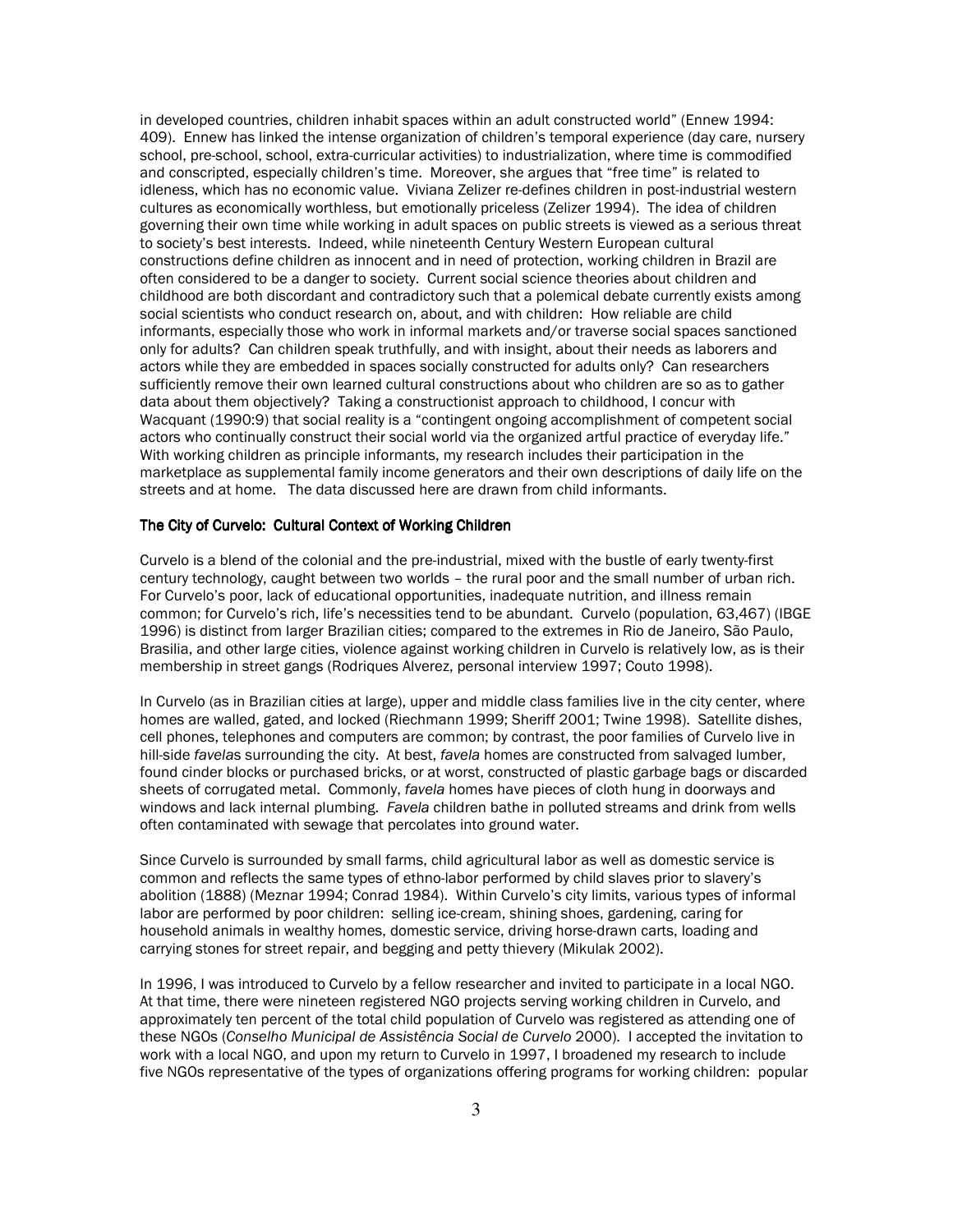culture, religious, sports and human rights, social justice, and disabled children. My child informants attended NGOs operating closest to their favelas. Hence, the children in my sample represent a variety of favela populations and provide a reasonable sample of working children in Curvelo. As a former musician, I worked in all five NGOs instructing music and performing various other educational services that included tutoring, participating in NGO activities, cooking, and mingling with children and NGO staff.<sup>3</sup>

# Data Collection, Methods, and Tables

My research was based on participant observation, the standard method for ethnographic research. Fifty-six interviews (life history and informal) were collected from working children, their parents, NGO upper level staff, NGO coordinators (teachers), local business owners, and professionals living in Curvelo. Types of data collected are outlined in the following tables:

| Gender | Age | Identified<br><b>Skin Color</b> | <b>Attending</b><br><b>School</b> | Parents at<br>Home                       | Number of<br><b>Siblings</b>       |                          | Father's<br>Type of<br><b>Work</b>        |
|--------|-----|---------------------------------|-----------------------------------|------------------------------------------|------------------------------------|--------------------------|-------------------------------------------|
| Male   | 12  | Moreno<br>(lighter<br>brown)    | Yes                               | Mother                                   | 4 (3 brothers<br>1 sister)         | Farm Labor               | No Father                                 |
| Male   | 12  | Moreno                          | Yes                               | Mother                                   | 4 (3 brothers<br>1 sister)         | Farm Labor               | No Father                                 |
| Male   | 11  | Moreno                          | Yes                               | Mother &<br>Stepfather                   | Domestic<br>1 (brother)<br>Servant |                          | Part-time<br><b>Truck Driver</b>          |
| Female | 11  | Moreno                          | Yes                               | Mother                                   | 1 (sister)                         | Begs on<br><b>Street</b> | <b>Street</b><br>Repair Lays<br>Stones    |
| Female | 14  | Moreno                          | Yes                               | Mother                                   | 3 (2 brothers<br>1 sister)         | Farm Labor               | Handy-Man                                 |
| Male   | 12  | Pardo<br>(darker<br>brown)      | Yes                               | Mother &<br>Father                       | 2 (brother)                        | Washer<br>Woman          | <b>Part Time</b><br>Worker -<br>Day Labor |
| Male   | 9   | Moreno                          | Yes                               | Adopted-<br>Step-Mother                  | 2 (1 brother,<br>1 sister)         | Domestic<br>Servant      | Begs on<br><b>Street</b>                  |
| Female | 14  | Parda                           | Yes                               | Mother                                   | $2(1)$ brother,<br>1 sister)       | Cook                     | No Father                                 |
| Male   | 11  | Pardo                           | Yes                               | Mother                                   | 5(5)<br>brothers)                  | Cleaning<br>Woman        | No Father                                 |
| Male   | 15  | Pardo                           | Yes                               | Not Living at<br>Home                    | Abandoned                          | None                     | None *                                    |
| Male   | 18  | Pardo                           | Yes                               | Not Living at<br>Home                    | Abandoned                          | None                     | None*                                     |
| Male   | 16  | Moreno                          | Yes                               | Not Living at<br>Home                    | Abandoned                          | None                     | None*                                     |
| Male   | 18  | Moreno                          | No                                | 4(3)<br>brothers, 1<br>Mother<br>sister) |                                    | Domestic<br>Servant      | Part-time<br>Day Labor                    |
| Female | 15  | Morena                          | Yes                               | Mother                                   | 3 (1 brother,<br>2 sisters)        | Domestic<br>Servant      | Part-Time<br>Day Labor                    |

# Table 1: Demographics of Children Interviewed  $n = 14$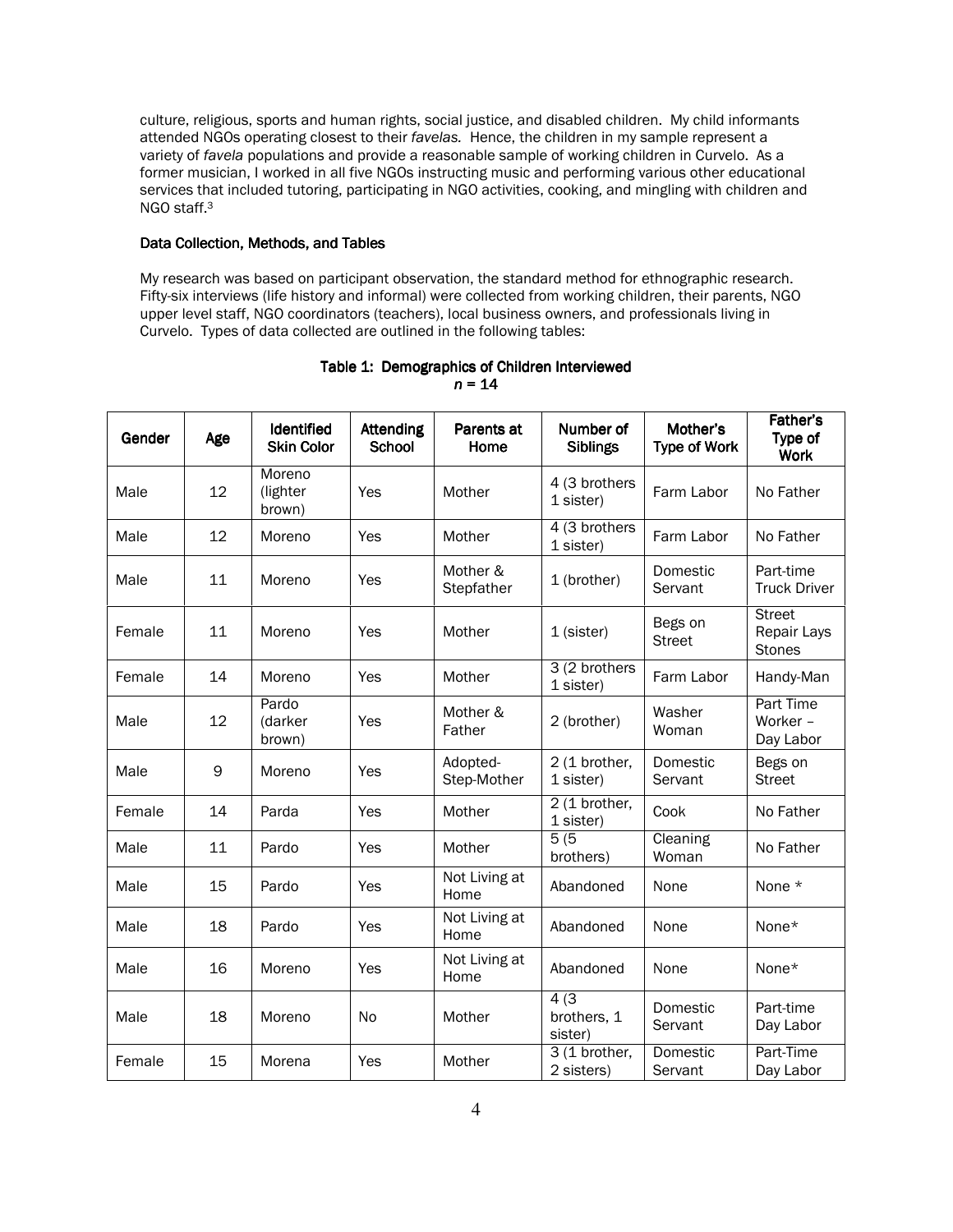NOTE: Skin color terms are fluid in Brazil and difficult to confirm. Terms used were self-selected by child informants:

5/14 Pardo/a = 36% dark brown - black person or person with darker brown skin color, considered a pejorative term

 $9/14$  Moreno/a = 64% brown - varying degrees of light to dark brown person whose skin color implies racial mixture, generally between blacks and whites (Stephens 1999:415 & 352: Chamberlain and Harmon 1983:420)

\* The three abandoned youth in my study were part of an NGO project that provided them with a small house in which to live.

Table 1 presents demographic data on fourteen child informants (from the five NGOs discussed above) who provided life history interviews, their gender, age, self-identified skin color, school attendance, number of parents and siblings at home, and the type of work their parents performed.

| <b>Informants</b>                           | <b>Surveys</b>                                                                                    | <b>Number</b>                                                   |  |
|---------------------------------------------|---------------------------------------------------------------------------------------------------|-----------------------------------------------------------------|--|
| <b>Working Children</b>                     | Prepared survey of working children                                                               | 50                                                              |  |
| <b>Parents of Working Children</b>          | Health-clinic household survey of<br>favela households in favelas where<br>working children lived | 401                                                             |  |
| <b>Middle and Upper Class</b><br>Population | Purposive sample survey of middle<br>and upper class people in local shot<br>clinic               | 156                                                             |  |
| Total Surveys = 3                           |                                                                                                   | 557 household surveys + 50<br>Working children surveys =<br>607 |  |

Table 2: Surveys  $n = 607$ 

Table 2 encodes the three surveys conducted in Curvelo on household incomes for working children, their parents, and middle and upper class Courvelians.

Daily field notes, newspaper accounts, popular television news shows, and popular magazine articles were also data sources. All interview data, newspaper and popular media accounts of working children, and field notes were entered into Atlas.ti® (a qualitative data analysis program). Working as a music teacher and doing participant observation in five different Curvelo NGOs, I met my child informants. As a Portuguese speaker, I soon gained entrance into the daily lives of the children.<sup>4</sup>

Initial selection of working children and families was based on the recommendations of coordinators in the five projects and on the willingness of the children to participate. Over time, children volunteered to be informants, and asked to be interviewed. Often, I accompanied them to their homes, worked with them in the NGOs, and walked the streets with them as they worked.

In order to demonstrate economic inequality in Curvelo and to understand the significance of economic contributions made to family income by working children, data was collected from three social locations:

- 1. Working children on the streets
- 2. Selected households in favelas where child informants lived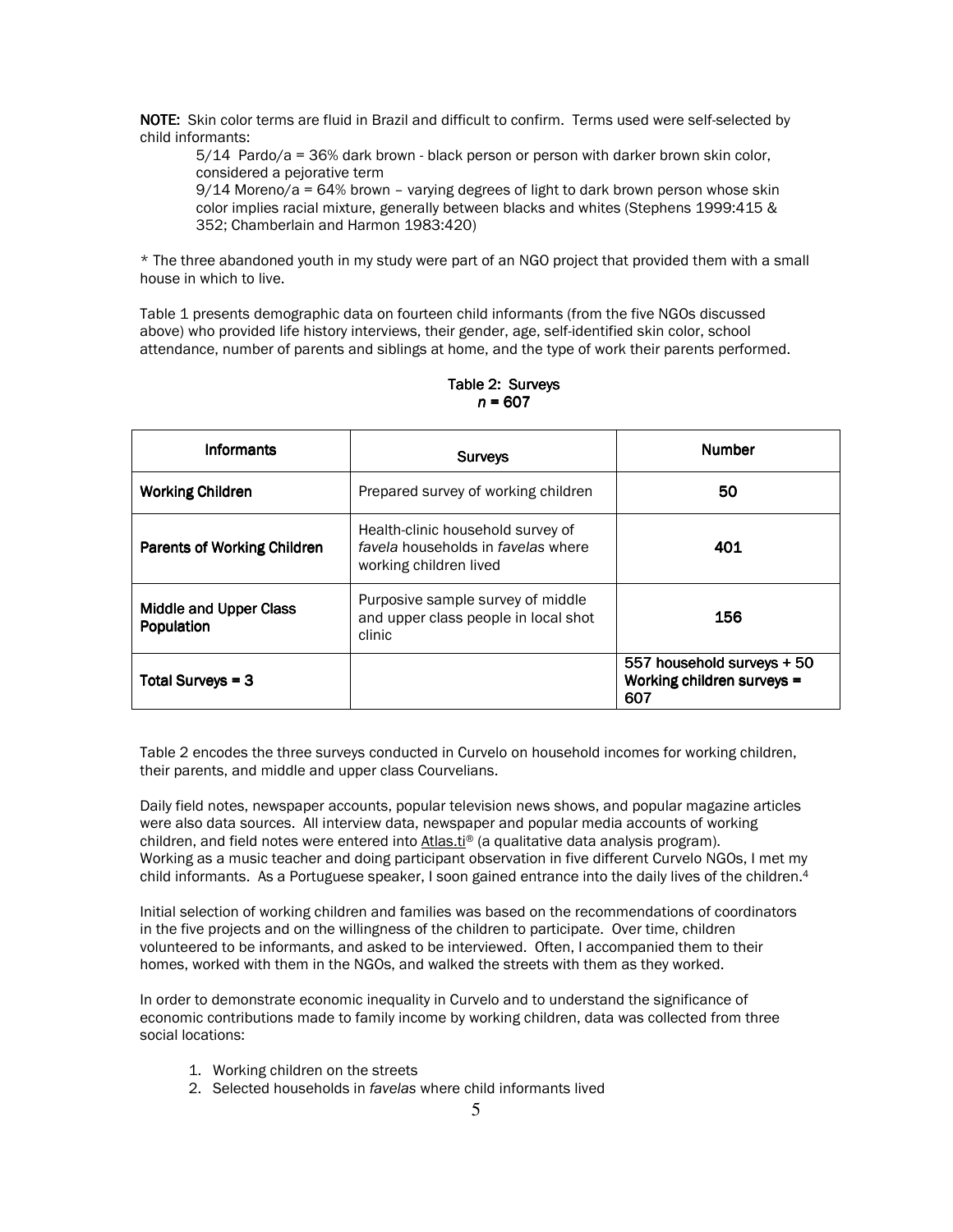3. The city center, representing middle and upper class Courvelians

Data presented here compare what working children said that both they and their parents earned, and demonstrates the income disparity between social classes (defined here economically)<sup>5</sup> that necessitated children working in the local labor market.

In 1997, those emploved in informal Curvelo markets earned an average of less than one minimum monthly salary (\$R130), while professionals frequently made up to \$R10,000 (or more) per month.<sup>6</sup> One minimum salary did not have enough purchasing power to buy enough rice, beans, salt, coffee, and bread for a family of four people each month.

# Findings: Discussion of Nominal Data

# **Working Children's Income Data**

The city government of Curvelo did not collect official statistics on working children; therefore, the actual number working in the streets was unknown. Given the absence of "official" data, my own survey was conducted of fifty street youth (all male) who shined shoes, sold ice cream or various home made foods and sweets, or worked as manual laborers in the city center. The age range was seven to eighteen years of age, with a median of fifteen years. A prepared survey instrument with standardized questions was used; it included sections focusing on the following:

- If the children chose to work, were asked, or were forced to work
- The kinds of work that they performed
- The ways in which working children distributed their income (household and personal expenses)
- The household income of their families

After months of observation to choose an optimum site from which to collect data, the central plaza. used most often by working children, was selected for collection of survey data; the active summer months (January and February 2000) were chosen for data collection. On any given day, ten working children on average were observed in the central plaza from 12:00 p.m. to 6:00 p.m., the peak time for vending and working on the streets.

# Table 3: General Working Data: Reasons for Working (Survey - Working Children)  $n = 50$

|                                                           | <b>Reason for Working</b> | <b>Right to Work</b>      |                                      |  |
|-----------------------------------------------------------|---------------------------|---------------------------|--------------------------------------|--|
| Works or Wants to<br><b>Works or Made to Work</b><br>Work |                           | <b>Right to Work: Yes</b> | Right to Work: No or<br>Doesn't Know |  |
| 94% (47)<br>$6\%$ (3)                                     |                           | 86% (43)                  | 14% (7)                              |  |

\*Right to work yes & no refers to the working youths stated belief that he/she should have or should not have the right to work. Survey was taken during January and February, 2000.

Table 3 shows only three youths (6 percent) worked because their parents forced them to, whereas the remaining forty-seven (94 percent) worked because they wanted to. When informants were asked if children should have the right to work, forty-three (86 percent) responded "yes," while seven (14 percent) stated they "didn't know."7 The 86 percent who responded positively regarding their "right" to work knew that, in Brazil, children over fourteen had the legal right to work, in this sense, understanding what a "right" to work meant for a child. Informants stated various reasons why they considered it appropriate to work; the most common were: "It's good to have responsibilities," "I need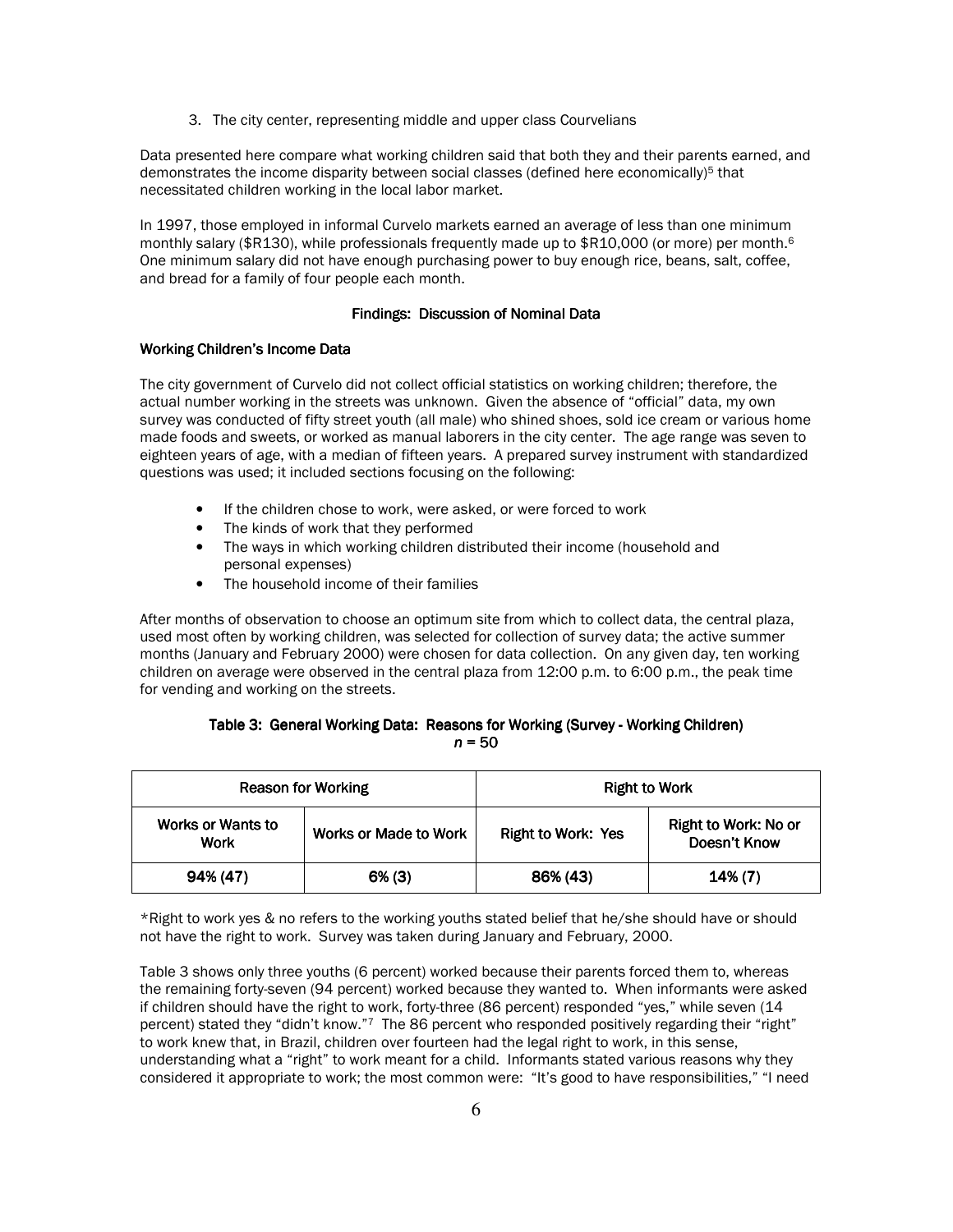to help my family survive," or "I want to be responsible and earn my own money so that I can be responsible for myself."

| <b>Type of Work</b>      | Frequency      | Percent        |  |
|--------------------------|----------------|----------------|--|
| Selling Ice Cream        | 38             | 76             |  |
| Gardening                | $\overline{2}$ | 4              |  |
| Begging in Streets       | $\overline{2}$ | 4              |  |
| Shoe Shine               | $\overline{2}$ | 4              |  |
| Street Seller (foods)    | $\mathbf{1}$   | 2              |  |
| <b>Raising Frogs</b>     | $\mathbf{1}$   | $\overline{2}$ |  |
| Masonry                  | $\mathbf{1}$   | 2              |  |
| Farm Labor               | $\mathbf{1}$   | $\mathfrak{D}$ |  |
| Domestic Servant         | $\mathbf{1}$   | $\overline{2}$ |  |
| Laying Stones in Streets | 1              | 2              |  |

Table 4: Types of Work Done by Working Children (Survey - Working Children)  $n = 50$ 

Table 4 indicates the types of work that children performed on the streets and plazas in Curvelo. By far, selling ice cream, especially during the summer months, was the most common form of employment.<sup>8</sup> Child workers stated that it was difficult selling ice cream, since many vendors compete for a relatively small clientele. Informants stated that they needed to be on constant alert for stronger and older adolescent boys, who frequently tried to overturn their carts and steal their popsicles. If this occurred, child vendors were held responsible for the cost of stolen merchandise and required to pay the owner from their earnings, which could amount to several month's wages. Commonly, six hours of selling on the streets typically netted them profits ranging from \$R1 to \$R2 per day (in 2006, 37 to 72 cents, US).<sup>9</sup> Regardless of the form of labor, the wages earned did not amount to more than \$R2 per day, on average. Families with one or several children working part time find such income frequently making the difference between survival in a shelter rather than survival on the streets.

Larger cities such as Belo Horizonte, Rio de Janeiro, or São Paulo, offered more opportunities for lucrative, albeit illicit and illegal employment in drug trafficking and prostitution. While such opportunities also existed in Curvelo, they were not common enough to draw large numbers of youth in 1997-2000. My sample of working children, attending a cross-section of NGO projects, tended not to be engaged in such activities,<sup>10</sup> and were more commonly engaged in informal sporting events such as favela soccer teams, NGO activities (wood shops, bakeries, and handy-crafts), or helping out at home with sibling care and household chores.

Curvelo is located in a region of Minas Gerais where cattle, agriculture, and tree farming (particularly eucalyptus trees), represent a large sector of the economy (V&M Florestal: 2004). While child workers identified farm labor as comprising only two percent of the sample, it was probably more prevalent than reported, since Curvelo is situated in a region of tropical savannas with many medium to small fazendas or sitos (farms or small farms respectively), and where large corporate farming of eucalyptus trees for charcoal production are located. Many of the children had fathers and mothers who worked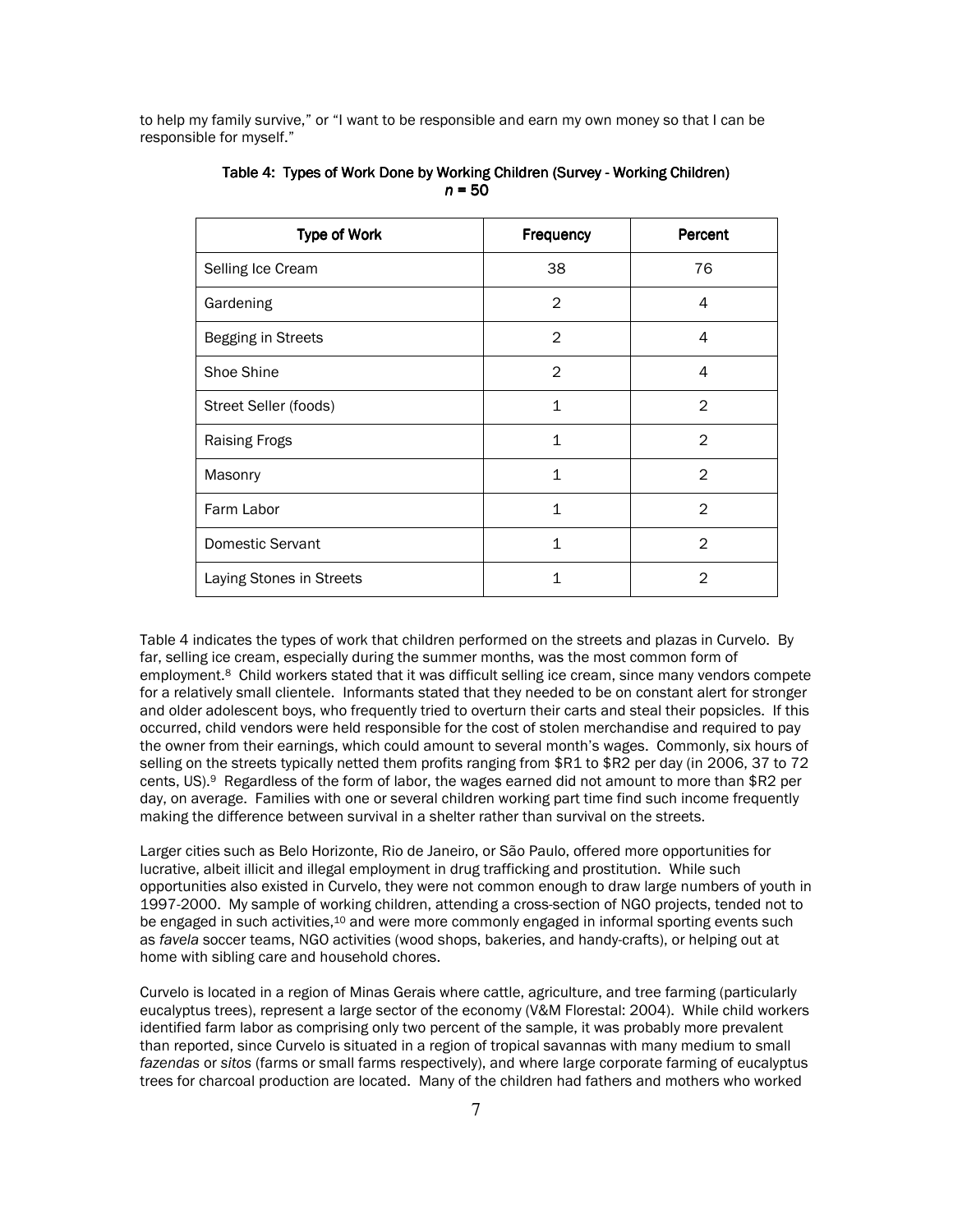as day laborers on such fazendas or sitos, eucalyptus tree farms, or charcoal production. Children in projects also reported that they were hired to raise pigs, chickens, or other small farm animals for middle to upper-middle class land owners.

| <b>Reported Use of Money Earned</b>  | Percentage* | Number of<br>Children |  |
|--------------------------------------|-------------|-----------------------|--|
| Food                                 | 61.9        | 26                    |  |
| Household Bills (light & water)      | 40.5        | 17                    |  |
| Household Items                      | 35.7        | 15                    |  |
| Used For Personal Needs Only         | 19.0        | 8                     |  |
| Own Needs (Clothes)                  | 14.3        | 6                     |  |
| <b>Medications</b>                   | 11.9        | 5                     |  |
| Own Needs (School Supplies)          | 9.5         | 4                     |  |
| Own Needs (Toys, Candy, Bread)       | 9.5         | 4                     |  |
| Own Needs (Video Games, Soccer Fees) | 6.8         | 2                     |  |

| Table 5: How Earned Money is Distributed (Survey - Working Children) |
|----------------------------------------------------------------------|
| $n = 50$ , 84% (42) of whom contributed to household income          |

Table 5 demonstrates the distribution of children's income. Out of fifty children who were interviewed, forty-two children (84 percent) stated they contributed to their family's household expenses and distributed their income as follows: 61.9 percent (26) bought food, 40.5 percent (17) paid household bills, 35.7 percent (15) bought household goods, 19.0 percent (8) kept all their income for themselves, 11.9 percent (5) bought medicines, and 38.1 percent ( $16 = 6+4+4+2$ ) used some of their money to play video games, pay soccer fees, buy clothes, school supplies, and other personal items (toys, candy, bread., etc.). The significance of working children's income becomes apparent when comparing it to the total income of their families.<sup>11</sup>

| Table 6: Comparative Income: Working Children's Income to Total Family Income (Health Clinic Data) |  |
|----------------------------------------------------------------------------------------------------|--|
| $n = 107$                                                                                          |  |

| <b>Description</b> | <b>Number</b><br>οf<br><b>Families</b> | Mean<br>Family<br><b>Size</b> | Mean: Total<br><b>Family Income</b> | Mean:<br>Father's<br><b>Income</b> | Mean:<br>Mother's<br><b>Income</b> | Mean:<br>Children's<br>Income |
|--------------------|----------------------------------------|-------------------------------|-------------------------------------|------------------------------------|------------------------------------|-------------------------------|
| Only Children      | 18                                     | 6.3                           | \$R 188                             | \$R 0                              | \$R 0                              | \$R 188                       |
| Working            | (17%)                                  |                               | (100%)                              | (0%)                               | (0%)                               | (100%)                        |
| Father &           | 55                                     | 6.9                           | \$R 322                             | \$R 163                            | \$R 0                              | \$R 159                       |
| Child Work         | (51%)                                  |                               | (100%)                              | (51%)                              | (0%)                               | (49%)                         |
| Mother &           | 13                                     | 6.7                           | \$R 315                             | \$R 0                              | \$R 120                            | \$R 195                       |
| Child Work         | (12%)                                  |                               | (100%)                              | (0%)                               | (38%)                              | (62%)                         |
| All Work in        | 21                                     | 5.9                           | \$R 398                             | \$R 158                            | \$R 108                            | \$R 132                       |
| Family             | (20%)                                  |                               | $(100\%)$                           | (40%)                              | (27%)                              | (33%)                         |
| Total              | 107                                    |                               |                                     |                                    |                                    |                               |

\*Children refer to those in households who were working; exact number and age of working children in each household is unknown. I estimate that each household has three to four working children who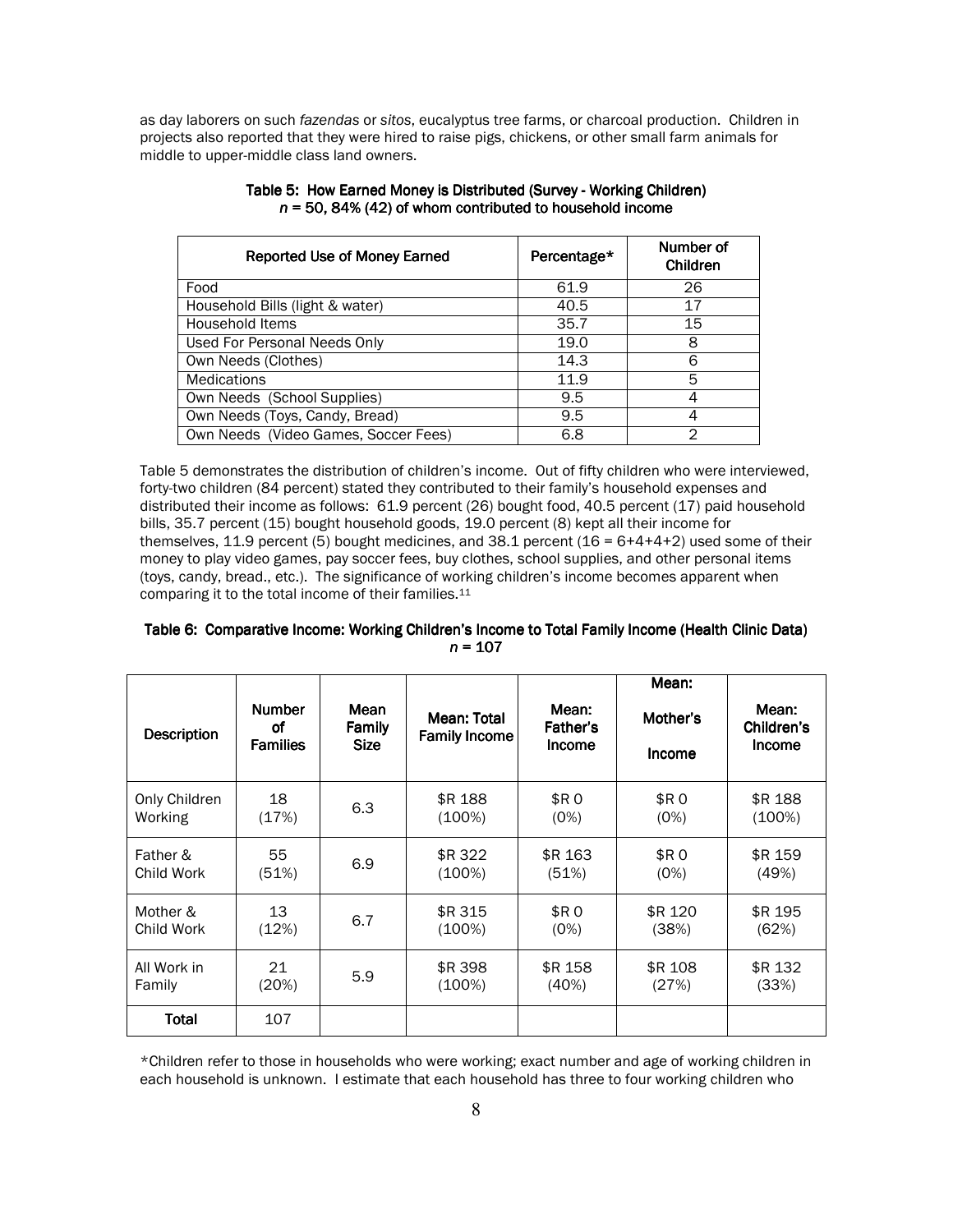contribute to household income. Sample data were collected by nurses from files in health clinics from each favela.

\*Eight favelas were surveyed: Ponte Nova I, Ponte Nova II, São Geraldo, Bandeirante I, Bandeirante II, Santa Cruz, Ipiranga, and Bom Jesus:

- 50 households from each of the 7 favelas  $\bullet$
- 51 households from 1 favela  $\bullet$
- Total households 401  $\bullet$
- Out of 401 households, 107 reported children working  $\bullet$

Table 6 demonstrates that when comparing working children's income to total family income, the significance of their earnings in relation to their own survival and that of their entire family is significant. Several children were found to be the sole providers for their families, since their father had either left home or had been seriously injured and was incapable of working, while their mother had either passed away or was also seriously ill. In these cases, working children's income comprised the total household earnings, usually of less than one 1997 minimum salary. Where only fathers and their male children worked, children's income comprised 49 percent of their family's income; when only mothers and their female children worked, the income comprised 62 percent of the family income (households generally have more than one working child - see Table 6). Based on information from seven interviews with women coordinators in NGOs and mothers of girls attending NGOs, women and children's salaries were stated to be higher than men and their male children's salaries. Women frequently find work for their daughters as maids, and their earnings (\$R65 to \$R130) are sent home, accounting for higher incomes for females.<sup>12</sup> Working children provide, on average, 33 to 62 percent of their families' monthly incomes, a significant sum considering the subsistence level at which these families live. (see Table 6, Column 7)

# **Favela Income Data**

In order to compare parents' incomes to their children's eight favelas were selected for a household survey (Table 6). These favelas represented the areas in which the children lived who attended the various projects where I worked. Data also represent those children who worked on the plazas where surveys were collected. Household survey data were drawn from health clinics (in favelas), where nurses randomly pulled a total of 401 charts (anonymously and with the permission of clinic directors). For each household, health clinic nurses provided the following data:

- 1. Number of people in household
- 2. Father employed and amount of salary
- 3. Mother employed and amount of salary
- 4. Number of children employed and amount of salary

Of the 401 households, a total of 107 (27 percent of my total sample) reported children working (See Table 6). Clinic charts did not record the age or number of working children per family; however, some clinic charts did indicate whether a child was working. Clinic nurses stated that due to the stigma attached to working children, economic or other data from parents about their working children may be incorrect, and the number of working children represented may be significantly higher. From the 27 percent of households reporting child labor, data produced intriguing insights about the impact of child labor on poor households in Curvelo. Favela households tend to be heterogeneous economically and educationally. The results of such heterogeneity, as it impacts access to resources and life possibilities, are discussed in the analysis below.

# City Center (Middle to Upper Middle Class) Income Data

In order to compare favela household income data with middle and upper middle-class household income, data were collected (with the assistance of a hospital head nurse, during a two-day, public health clinic immunization event utilized by the middle and upper-middle classes) that consisted of an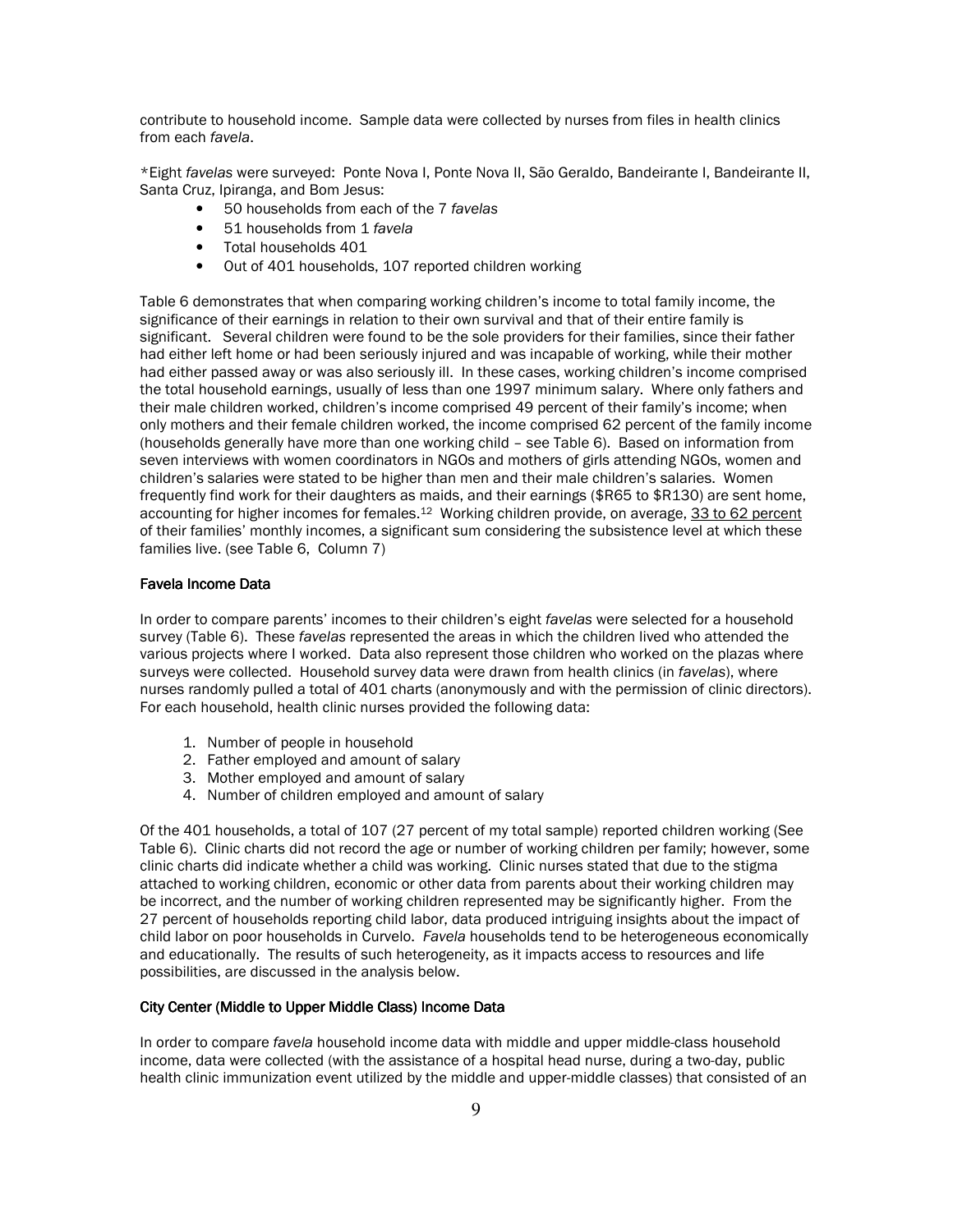additional purposive sample of 156 short survey forms. Hence, a total of 557 household surveys (401 favela households and 156 shot clinic survey forms) were collected in favelas and in the city center. Typically, shot clinics in the city center are used by a wide rage of populations, from favela residents to upper-middle class Curvelanos. This survey collected information on the kinds of professions most commonly performed by Courvelians across these social classes, and the monthly incomes that they received.



Figure 1. Percentage of Job Types in the City Center Shot Clinic Sample  $n = 111$ 

Of the 156 people interviewed at the shot clinic, 111 described the type of work performed and income received; the other 45 declined to talk about their income. Data are ranked in order of income levels, and as such, represent a simple categorization of social class in Curvelo. This sample may not necessarily be representative of the population of the city center (middle to upper middle classes), but reasonably captures the range of working to upper-middle class occupations present in that population.

# Table 7: Income Distribution - City of Curvelo  $n = 111$

| Type of Job             | <b>Income Level</b>         | Percentage |
|-------------------------|-----------------------------|------------|
| Blue Collar/Informal    | \$R120 to 450 per month     | 72%        |
| Professional            | \$R2,000 to 6,000 per month | 15%        |
| Unemployed and Military | \$R0 to 500 per month       | 3%         |
| Retired                 | Unknown                     | 10%        |

As shown in both Figure 1 and Table 7, of 111 respondents where job types were recorded from the clinic data, informal labor market jobs and blue collar jobs that pay from \$R60 to \$R450 per month (informal labor: street sellers, street workers, charcoal makers, etc.; and blue collar jobs: public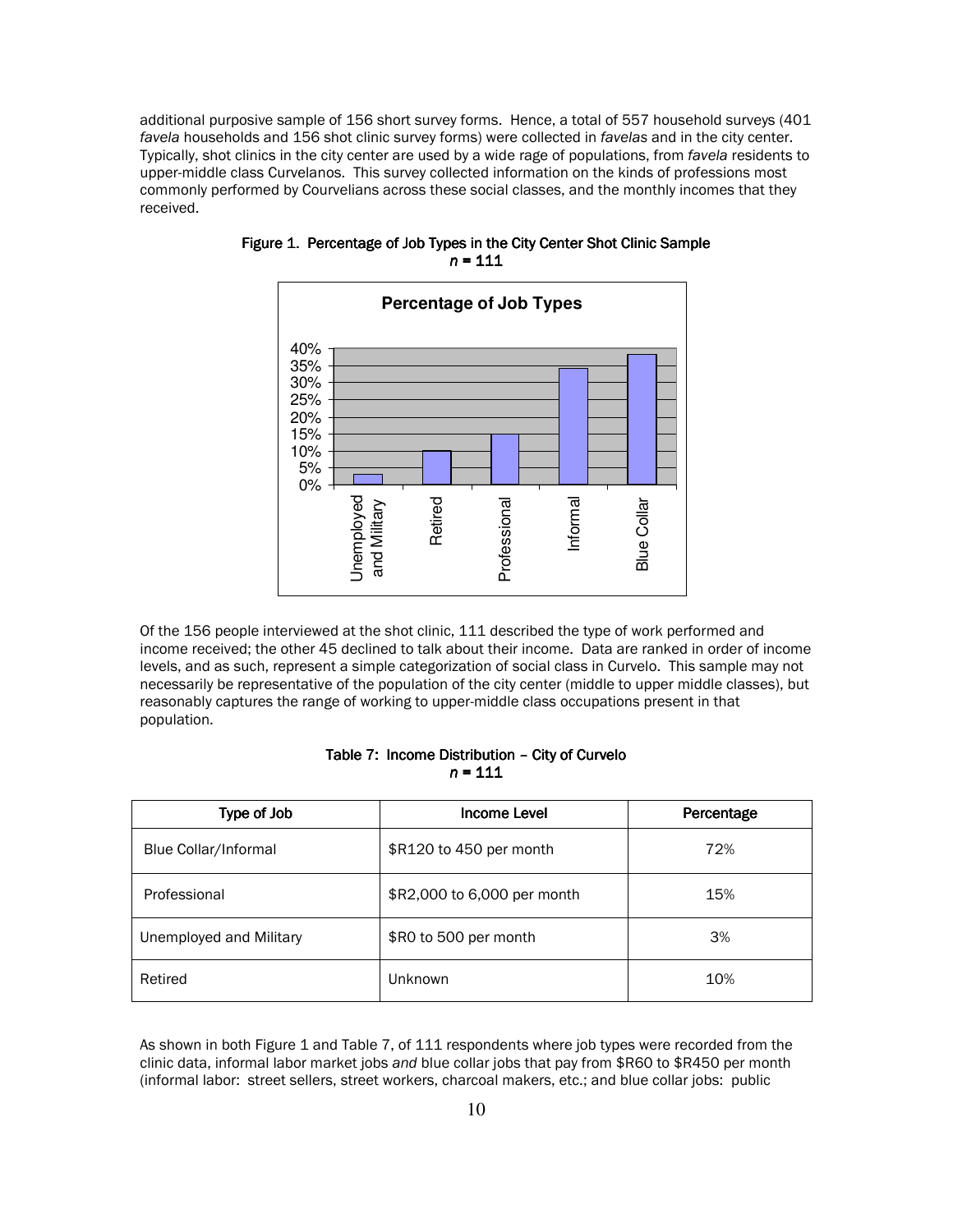service workers such as stone cutters for street work, stone layers for street work, factory workers, clothes washers, taxi drivers, etc.) comprise 72 percent of my sample. Professionals, defined here as the middle to upper middle-classes who earn from \$R1,000 to \$R6,000 or more per month (dentists, doctors, lawyers, professors, scientists, medium sized business owners, etc.) comprised only 15 percent of my sample. In Figure 1, the informal and blue-collar categories of workers are shown separately. Upper class Courvelianos (wealthier individuals with families typically do not use shot clinics) choose instead to select private doctors, and hence, are probably not represented in my data. This convenience sample may or may not be completely representative of the population and. therefore, should not be used to estimate the percentage of professionals in the population at large; however, this sample could be used to compare middle to upper middle class families to the very poor families of working children.

# Qualitative Data - Interviews: Economic Relationships between Parents and Working Children

An important finding was the reluctance that favelado parents felt about admitting and discussing their children's labor. Many parents were unwilling to state that their underage (less than fourteen) children worked, while others admitted that they wanted to hide the reality of their poverty by avoiding the social stigma attached to having a child that worked the streets.

Typically, working children's days were comprised of work, study, and various responsibilities. Irma (Sister) Melándra (A Catholic Nun), director of one project explains:

There are times where the parents don't have enough to give their kids anything, so the child becomes preoccupied with selling Popsicles -- so that they can help their mothers. They say to me, "Ai, Irmã Melándra, I'm not coming here today, or I'm going to leave here early today, so I can go and sell Popsicles and help my mother, because the money that my father makes isn't enough." So the little that they get, they give to their parents and they feel that they are valued at home. So, in reality, they are valued because they also produce income, for what they contribute to their families. And where rich kids receive everything, poor kids fight to give what they can to their families.

Frequently, child informants took on the task of being their parents' hope for future economic security and well-being. When asked what her long-term vision for herself was, Ana (a thirteen year-old girl working as a domestic servant) exemplified the attitude of many:

My dream, is to have a good home for my mother and my father, and to work and to study, so they won't need to keep working like they are, to have money to pay them too.

Out of the fourteen life history interviews with project children, more than three quarters stated that thev felt the need to provide for their parents. My data suggest that working children frequently see themselves as economically and emotionally responsible for the survival of their parents and younger siblings. A thirteen year-old girl told me about her most constant worries:

I don't know from day to day what is going to happen to me; what's going to happen to my family. I'm worried about my brothers and sisters and about myself. I am more worried and afraid that I'll lose my mother, that we'll be homeless, because we have tax bills that we can't pay, I worry about my little sister and how to take care of her, I need to be more competent.

When asked whose idea it was to start working, most children stated it was their own; however, in further conversations, many admitted that their family's economic need heavily influenced their "desire" to work. In the favelas, the need to be respected as a financial contributor in their household was a major component of a young person's identity. Working children describe having strong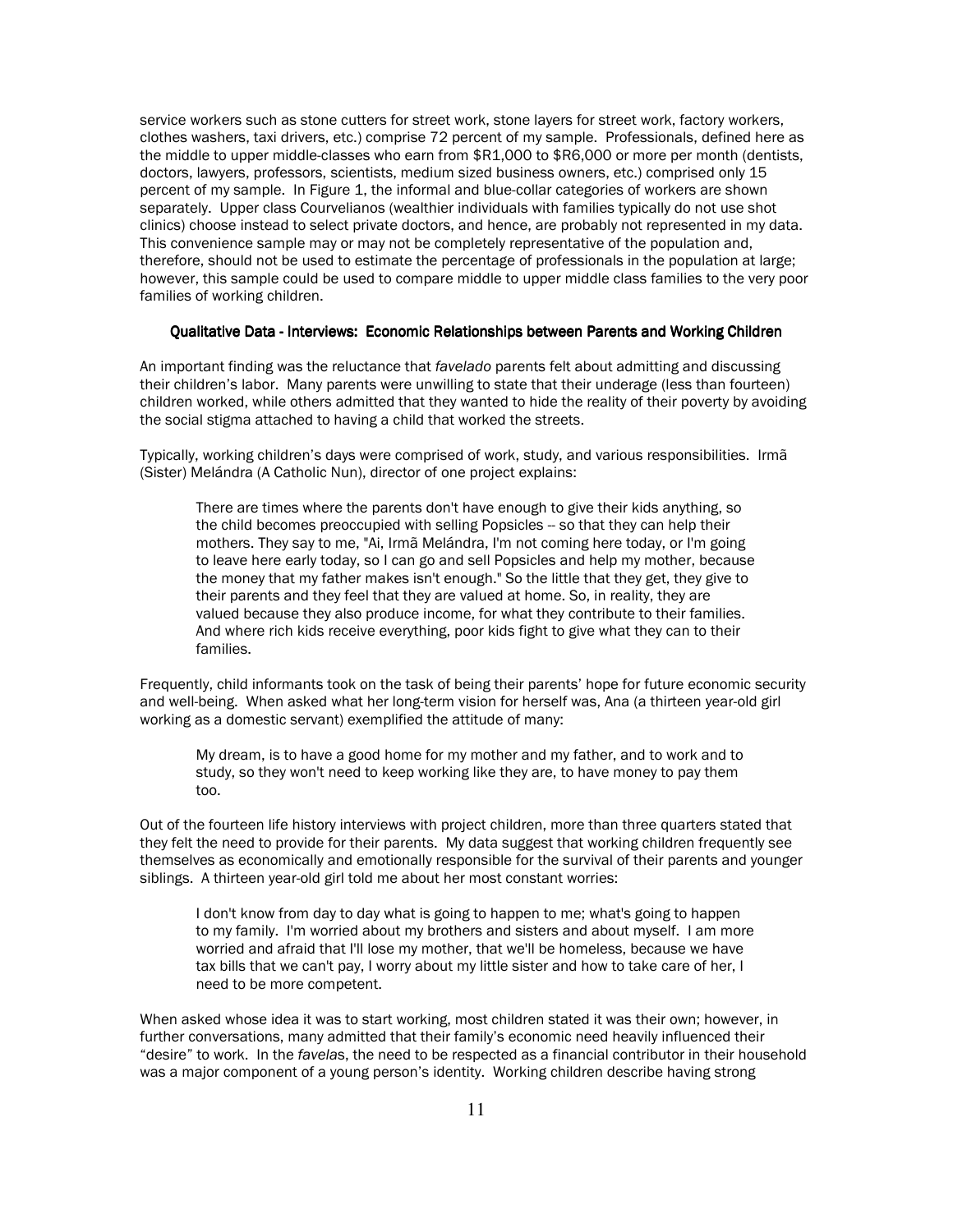emotional ties to their families, but family relations are often circumscribed by the hardships of daily life. Five girls and thirteen boys (average age, thirteen years) from three different projects were asked if they spent leisure time with their parents. In all cases, the answer was, "No." Commonly, working children reported returning home to prepare dinner (rice and beans), and look after and discipline younger siblings. Working children stated that they did not feel they were coddled or given special treatment due to their status as a "child"; instead, they reported participating in sibling care, and household economy and maintenance on a daily basis. Out of ten interviews with parents of working children, 80 percent reported the necessity to create emotionally and physically "tough" children.

## Aggressive Individualism versus Childhood Innocence

While working at one NGO, a monitor at the project (referred to here as Martin), discussed the aggressive nature of the children: "The children are naturally aggressive because, at home, they are at times hit, yelled at, ridiculed, and sometimes, beaten." Such treatment (while seemingly antithetical to the respect and love working children say they feel for their parents), may in reality better prepare them for survival as they move between the street, school, and home (Bourdieu 1984: 99-112). Five out of six children interviewed at this NGO stated they know friends who must stay at home to help their mothers instead of going to school; one noted:

It's a bad thing. It's very difficult for these kids. They need both things, because they learn one thing at home and another at school. They need school to be able to survive in the world, but they need to help at home or they won't survive at all.

A striking difference exists between the social/racial status of working children and children from middle and upper class families, where in the latter, imported Western European constructions of childhood are firmly rooted and pertain principally to lighter-skinned upper-class children. Table 8 identifies the social constructions that create the dichotomous childhoods for working children and middle and upper class children in Brazil.

| <b>Favelado Children</b>                                            | Middle and Upper Class Children                                          |
|---------------------------------------------------------------------|--------------------------------------------------------------------------|
| Not protected, nurtured, or coddled                                 | Protected, nurtured, and coddled<br>٠                                    |
| Encouraged to be aggressive                                         | Encouraged to be "childlike"                                             |
| Indoctrinated onto streets (age seven >)                            | Not permitted to inhabit streets                                         |
| Inventive and determined to work in<br>informal market among adults | Not permitted to work, formally or<br>informally                         |
| Earn 33% to 62% of family income<br>$\bullet$                       | Do not earn money for household income<br>٠                              |
| Care-givers to siblings and parents                                 | Receive care; do not give it                                             |
| Attend school four hours per day<br>٠                               | Attend school four hours per day                                         |
| Work the streets four to six hours per day<br>$\bullet$             | Do not work to earn money<br>٠                                           |
| Not expected to have leisure time                                   | Have leisure time of four to six hours per<br>٠<br>day                   |
| Surpass expectations of "normal" child                              | Encouraged to succeed in "children's<br>٠<br>normal" activities          |
| Childhood is defined by the realities of<br>adult world             | Childhood is defined by reified notions of<br>٠<br>purity and protection |
| Feared by public-at-large                                           | Not feared by public-at-large<br>٠                                       |
| Society must be protected from working<br>children                  | Society must protect children from adult<br>world                        |

| Table 8: Dichotomous Childhoods: Situaçao Proprio (Proper social/racial positions) |  |  |  |  |  |
|------------------------------------------------------------------------------------|--|--|--|--|--|
|------------------------------------------------------------------------------------|--|--|--|--|--|

Table 8 illustrates the social constructions that define how working children and middle and upper class children conflict within the everyday world of Brazilian society. In this model, as constructions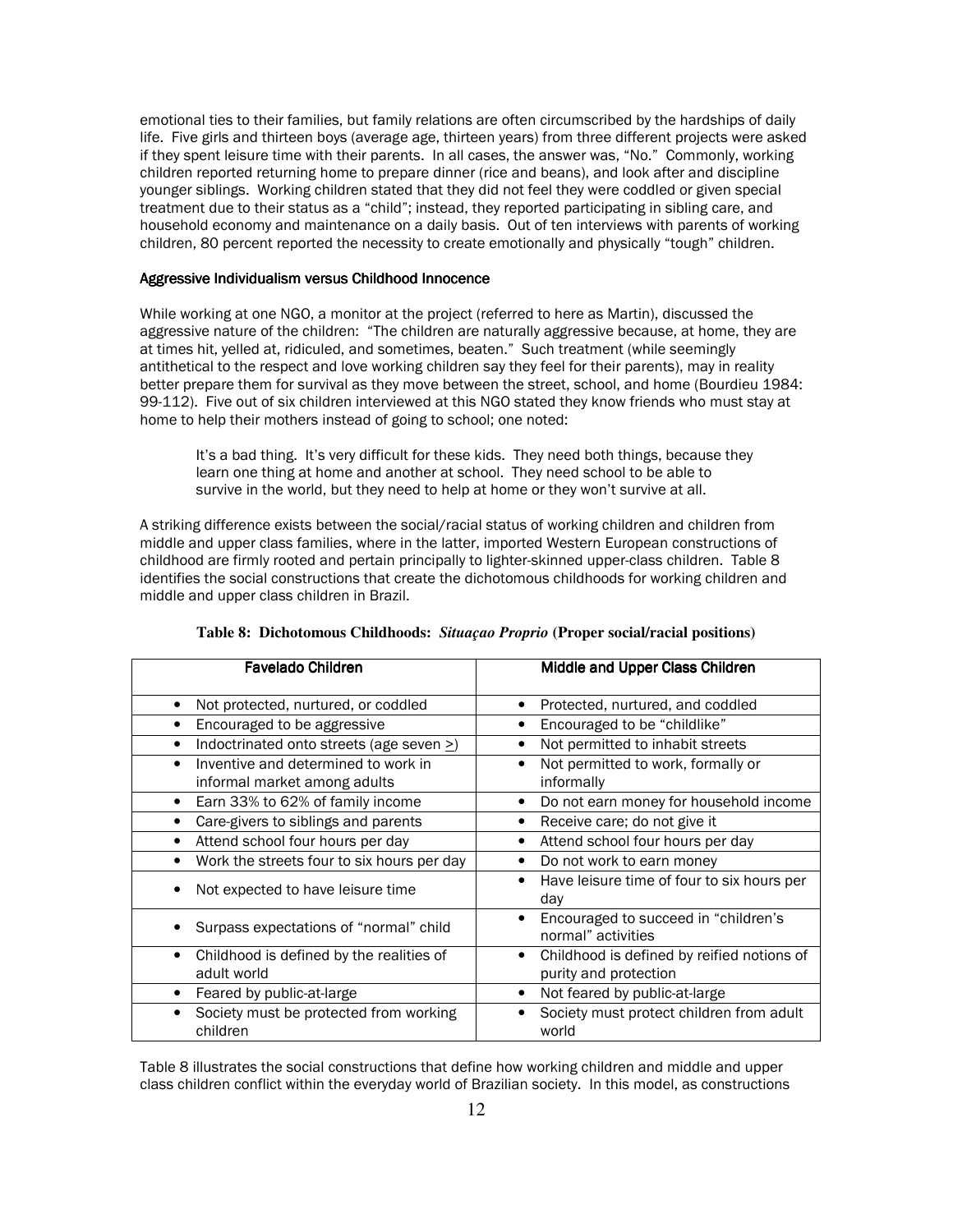overlap, I hypothesize that working children are re-cast in popular discourse as deviant, while economically privileged children are reified in daily discourse by the constructions that define and delineate them into protected and protracted social spaces. In essence, the working child is symbolically transformed into a "dangerous" child from which middle and upper class adults feel the need to be protected, increasing working children's social marginalization. To illustrate this point, while having dinner at the home of an affluent Brazilian family, I was asked what I thought about working children. I replied that as a researcher. I need to study the complex social ramifications of child labor from many perspectives. My host informed me on his opinion of working children: "they are dangerous vermin in need of extermination."

### Social Responsibility and Lack of Support Networks in the Favelas

The types of social welfare systems that existed in the favelas surrounding Rio de Janeiro described by Janice Perlman in The Myth of Marginality are minimal, if not completely non-existent in Curvelo (Perlman 1976).<sup>13</sup> My research found that poor families had two possible support systems: working children, or patroas (bosses). Working children's income has supplanted the extra-familial social welfare systems found by Perlman. When asked who would assist the family if they were unable to bring home supplemental income, child informants replied, "No one." Instead, children mentioned a 'tia', which normally meant their mother's patron, an ex-employer, or perhaps a teacher. Sixteen mothers who had children attending one of the five projects were interviewed. All sixteen mothers stated they did not rely on help from friends or neighbors and did not have support systems within their immediate families.

Lack of support networks among favelados and close family members was further evidenced in conversations with project coordinators and monitors. A project monitor at one NGO, a twenty-one year-old woman named Ana-Eliza, talked about the harshness of life in the favelas as producing a sense of hopelessness and isolation.

Marcia: What do you think about this saying? Ana-Eliza: About this phrase, a vida é um osso duro de roer? (life is a bone that's hard to chew) Marcia: What does this phrase mean? Ana-Eliza: This phrase is, it's like a cross that I must drag. It's a hard struggle every day. Many people want to escape from this, because life is always hard and tight here, you can't think about any one else. You're always pushing or shoving. Sometimes you try to hope and imagine. Do you know what it means to be desesperado? (a desperate person) This means that you wish you could be a criminal. This is how I feel a lot of times. I divide what I make for food that we're going to eat, and I despair. If I don't pay for what I need, nobody else is going to pay it for me.

Another example is Luiza's mother, Rosa, who worked as a domestic servant. After leaving her abusive husband, Rosa moved to São Paulo, intending to "start over again." Upon arriving there, Rosa did not have a support system, and instead, substituted her older daughter (eleven year-old Luiza) to work in her place to "extinguish the debts" she owed for their room and board:

Rosa: I took my two daughters to São Paulo and when we arrived, I broke my leg. I was there, unemployed, with my two daughters, with a broken leg - without a place to stay and without the ability to work. The work that I would have done, my daughter (eleven year-old Luiza) did, and this one (the younger daughter) stayed in school. Marcia: So, does Luiza have to repeat a grade in school? Rosa: Yes, there wasn't any other way, I feel really badly about this.

Antonio's experience provides another perspective on the benefits of child labor for parents. Antonio (sixteen years old) began working at the age of ten to help his father at his cooking job in a hotel.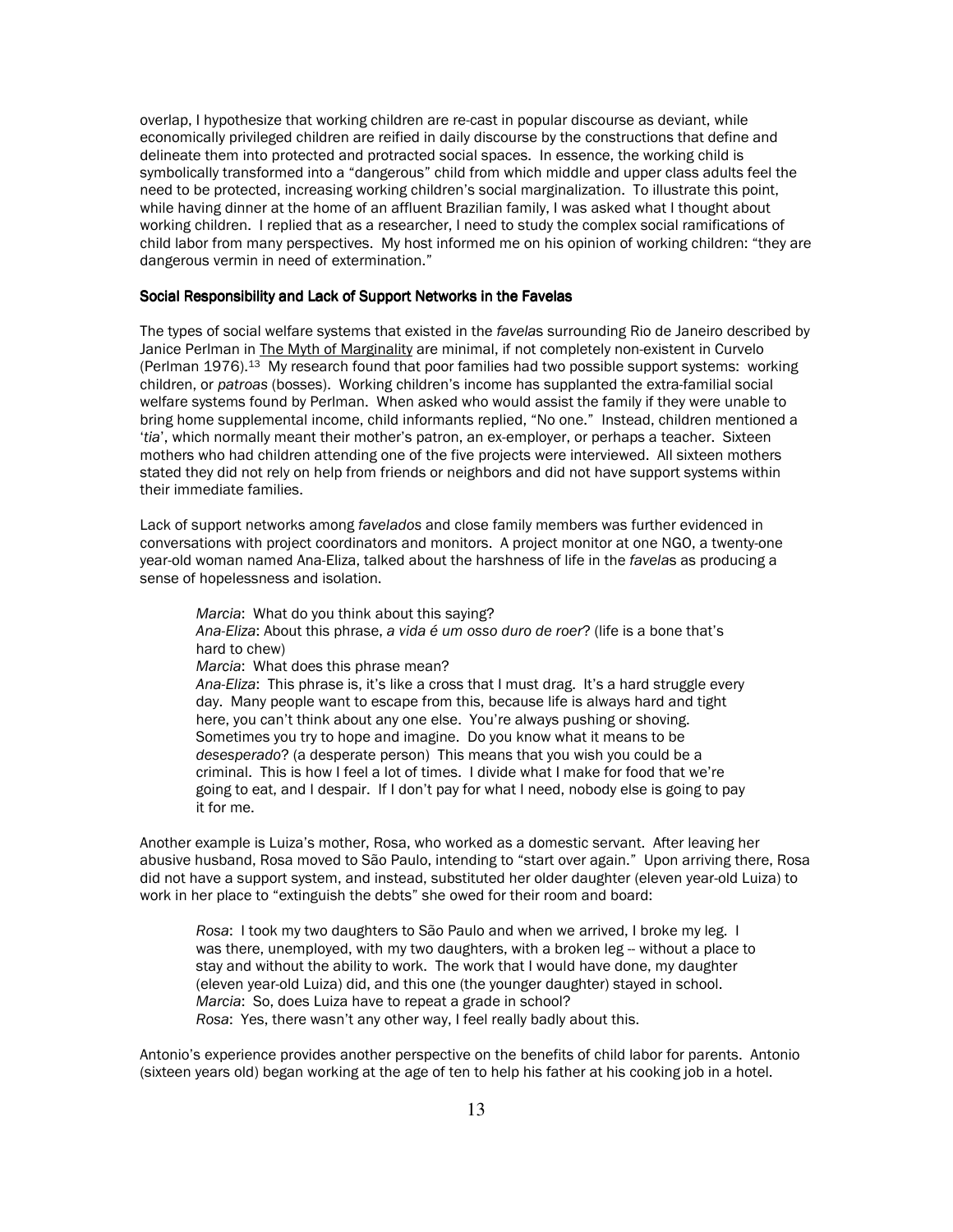While he was not paid for his labor, Antonio significantly added to his family's future potential income by increasing his father's productivity, and hence, his reputation as a good worker. When working, Antonio typically drops out of school:

Marcia: How many hours a day do you work with your father? Antonio: I work six hours a day with him. Marcia: Are you paid for your work? Antonio: No, I'm not paid. I just help him. Marcia: So, how does your work with your father help your family? Antonio: When I work with him, he finishes his work faster with my help.

While education has improved significantly in Brazil in recent decades, illiteracy rates remain high for the poor; 15 percent of the white population and 35 percent of darker-skinned Afro-Brazilians are illiterate (Schmidt 1999). Curvelo has had school drop out rates (among the poor) as high as 70 percent; after the first grade, children frequently begin working in the streets to help support their families (Tião Rocha, Personal Communication, NGO Director 1997).

# **Working Children as Contemporary Slaves**

When children living in poverty are compared with children of the middle and upper classes, the ideological differences that define their childhoods become apparent. The following excerpt is from my interview with a university professor, referred to here as Professor José Cardoso, who was asked if his nine year-old son worked, he replied:

Professor José Cardoso: No. he doesn't work. Marcia: If he wanted to work, would you help him do that, or give your consent? Professor José Cardoso: I don't know how to respond to this -- it depends on what kind of work he wanted to do. Marcia: If he wanted to work at something so that he could buy a bicycle for example -- If he wanted to sell ice cream? Professor José Cardoso: I don't think that I'd agree to that because this kind of work isn't very proper in the scheme of our lives. Marcia: Why? Professor José Cardoso: Because it determines what your social place will be. So, in my structure (social place) many times I can say that I agree or would agree, depending on the work, but, deep down, I don't agree. If I had a boy that wanted to work to earn money, and he wanted to sell ice-cream, I think I would think about my social position, the situation isn't just about social class, it's about your "situacao proprio" (individual characteristics, your proper personal place within your community). To work at nine years of age, I don't understand this. I don't understand the need to have young children working. I don't understand why a child at nine years of age would have to work.

Stark differences between the social constructions that define "childhood" were evident (see Table 8). My research suggests that working children's labor has continued as a "rite of passage" for working children who are overwhelmingly darker skinned Afro-Brazilians (Amnesty International 1998). I argue that in Brazil, social, racial, and economic inequality begin within the hierarchy of social/racial class, and both poverty and skin color relegate working children and their families to the realm of the socially marginalized.<sup>14</sup> Social science literature on race relations in Brazil document the dominant paradigm of racial inferiority for darker-skinned Afro-Brazilians during slavery (Reichman 1999; Mikulak 2002:39-45). After abolition, Brazil's uneven industrial and post-industrial development has increased Brazil's inter-generational poverty, racism, and social inequality (Skidmore 1995, Sheriff 2001). I suggest that the introduction of working children into the informal labor market today at age seven is historically and culturally linked to Brazil's slave trade. Early extraction of labor, typically at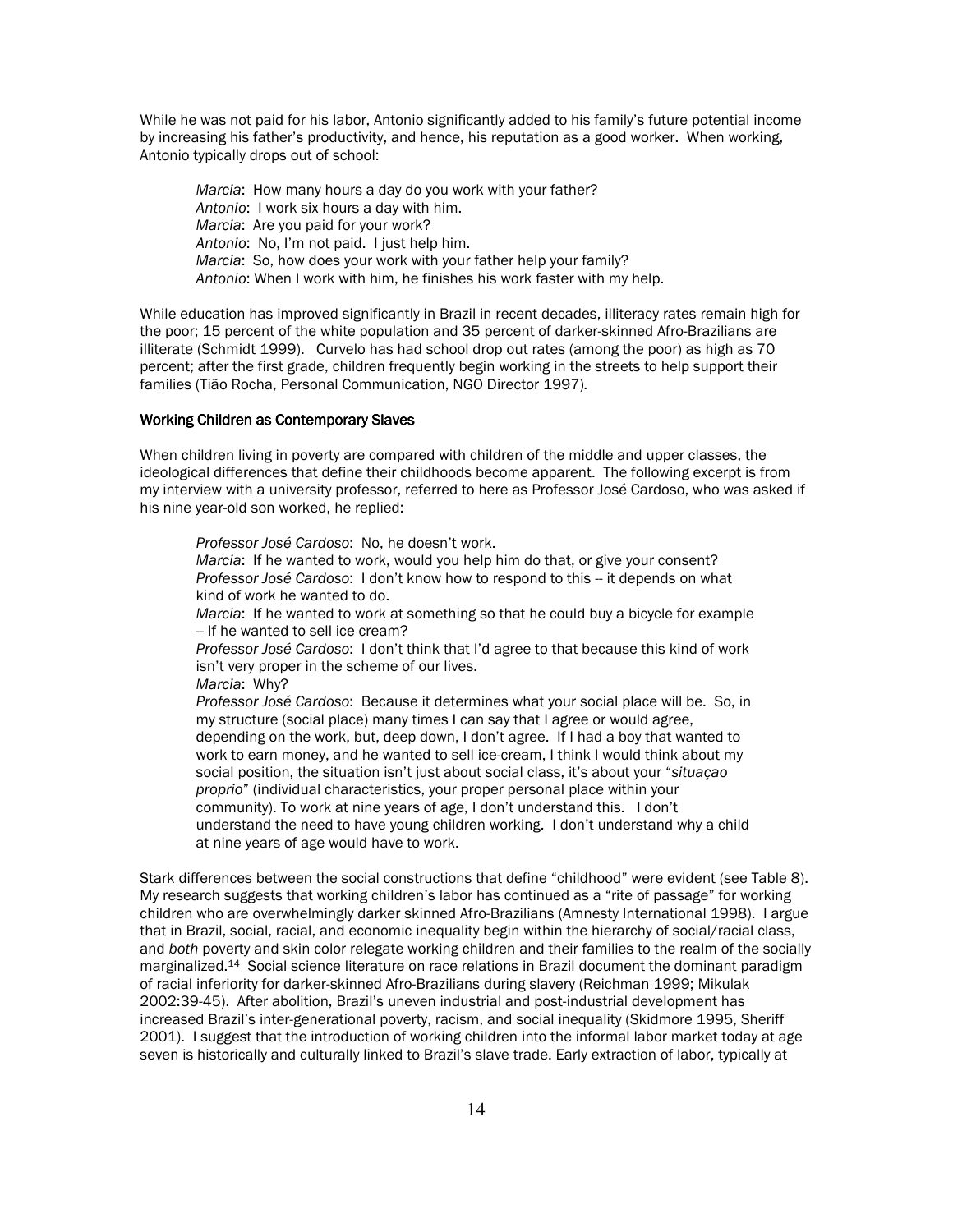age seven, from the children of slaves was common practice throughout Brazil prior to abolition (Conrad 1984:100 & 341-350; Mikulak 2002:37-50).

# **Theoretical Discussion and Implications**

Poor children and their families in Curvelo held similar attitudes about their lack of resources, as did Mexican peasant communities studied by George Foster (1967;122-152), whose model of "cognitive orientation" describes the ways in which Tzintzuntzenos constructed a set of basic values and attitudes based on their belief that resources exist in limited quantities. Foster developed a model, which he termed the "Image of Limited Good" where,

...behavior... is patterned in such [a] fashion as to suggest that Tzintzuntzenos see their social, economic, and natural universes - their total environment - as one in which almost all desired things in life such as land, other forms of wealth, health, friendship, love, manliness, honor, respect, power, influence, security, and safety exist in absolute quantities insufficient to fill even minimal needs of villagers. (Foster 1967:123)

Foster's notions are applicable to Curvelo, since "social goodness" (defined as material goods and services such as medical, nutritional, and educational needs) is not conceptualized among favelados as a resource that can be shared. When "social goodness" appears, it, by necessity, must be taken from another, whose need is frequently as severe as the recipient. Static economic immobility within favela communities in Curvelo was common, as was fierce competition for jobs in the informal labor market, where an implicit cognition of limited resources drove interpersonal relations. Foster's idea of limited good has been widely applied not only to peasant societies, but also to developing countries (Hammel & Nader 1979).

Linked to Foster's notion of "limited good" is Bourdieu's theory of material and symbolic forms of capital. Both Foster's and Bourdieu's theoretical models are useful here when applied to patron-client relations in Curvelo. Maintaining congenial relations with one's patron can assist favelados in receiving financial help with medicines, food, clothing, and education. Bourdieu argues that social interactions are mediated through symbolic means, and result in complex forms of exchanges (Bourdieu 1980, 1984). I argue that symbolic capital (monetary and non-monetary) is the currency used by both patrons and clients to mobilize and distribute resources such as money, medicines and clothes, and emotional and perceptual values. Symbolic capital determines the rules of employment, the significance and meaning of the work performed, and the payment given and received by both patrons and clients, while also encoding inter-generational modes of behavior and racism inherently found within social classes. Embedded within the rules and codes of symbolic capital are the forms of ethno-labor performed by working children and their parents (Bourdieu 1980:108; Degeler 1986; Reichman 1999). In instances where a patron was non-existent, informants stated that living on the street and pedindo esmolas (begging for alms) was most frequently the end result.

## **Conclusions**

Ethnographic data on working children in Curvelo, Minas Gerais, Brazil, demonstrates the economic relationships they have with their parents and the contributions that they make to their respective households. The data reveal four important themes regarding working children due to social and racial stigmas:

- 1. the absence of economic and social support networks among favelados
- 2. the reluctance of parents to report working children's incomes
- 3. the impact of working children's incomes to the economic well-being of their families
- 4. children's labor, both at home and on the streets, often makes the difference between survival and starvation for poor families.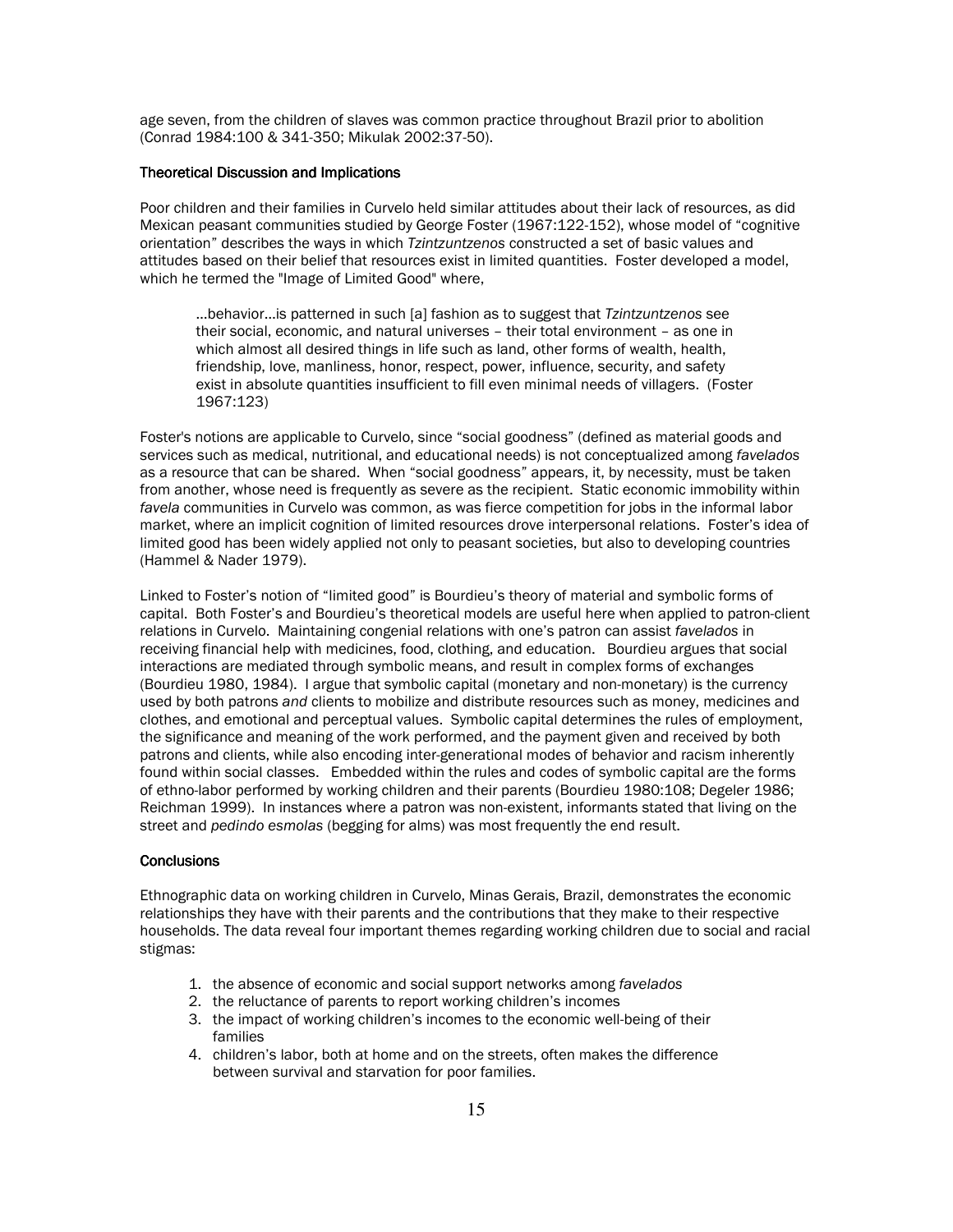Since "place" (as a social space "situação proprio") is as much a social construction as gender, identity, or childhood, anthropologists are becoming increasingly aware of the implications of place on, and for, children. I agree with Karen Fog Olwig and Eva Gulløv (2003) who call for anthropologists to move beyond the dichotomy of home vs. the street; anthropologists are asked to re-examine the significance of place as assigned to adults vs. children, and while doing so, recognize that children have been relegated to specific locations by adults. Such relegated spaces do not, however, determine or define the life-needs of children as evidenced in my research on working children in Curvelo. Re-examining the significance of children's places, from the perspective of the child, is key to understanding how social places are being constructed, expanded, and transformed by children. Of critical importance to research are the spaces "carved out" by working children: informal markets, the streets, and households are such locations. In the absence of such research, working children stand to experience continued social marginalization based on both popular constructions that define them as deviant, and social science paradigms that designate them as "unfortunate castaways and byproducts" of intensive capitalism. In this research, the domains of the street and the home were of equal familiarity and comfort to working children.

I argue that ethnographies of working children must represent their views and not the agendas of adult researchers. Researching children, from the perspective of children's voices, may disrupt our deeply ingrained and culturally defined constructions of childhood, but given the opportunity, children's lives, as revealed by children themselves, can lead the study of children into uncharted and very interesting territory. Indeed, children's voices can assist in liberating the young from voiceless innocence or dangerous adolescence, to active social agents, capable of explicating their experiences and perceptions through new networks that expand their life's capabilities and possibilities. For working children, our hearing their voices must be used to initiate more effective programs within local communities that assist their real life needs and those of their families. Such programs must incorporate the organization of children for their right to work, to receive an ethical wage, to receive a quality education, and to gain recognition of their identity as workers and contributing citizens.

# **Acknowledgements**

I wish to acknowledge the following funding organizations for their generous support for fieldwork completed in Brazil during 1997 - 2000: Johann Jacobs Foundation Young Investigator Grant, Sigma Xi, and the Tinker Foundation Field Research Award.

## **Endnotes**

<sup>1</sup> The term Favela is the Brazilian Portuguese word for slum or shantytown.

<sup>2</sup> See Penha-Lopes "An Unsavory Union: Poverty, Racism, and the Murders of Street Youth in Brazil" in Globalization and Survival in the Black Diaspora: The New Urban Challenge, 1997.

<sup>3</sup> I have a Masters of Fine Arts degree in music and was an active concert pianist specializing in American contemporary music. Commonly, participant observation methods in anthropology require the researcher to contextualize their presence in their research site. I drew from my work as a musician and worked as a music instructor in several NGOs, assisting children in the design, creation, and construction of innovative musical instruments for use in theatrical performances of children's life stories.

4 Having lived in Brazil for four years as a young child, I learned to speak Brazilian Portuguese.

<sup>5</sup> Categorizing people into classes based on occupation and/or profession is complex. I do so only as a way to distinguish between the acquisition of capital amongst individuals referred to as social classes, frequently categorized by race, gender, age, and so forth. See Distinction: A Social Critique of the Judgment of Taste by Pierre Bourdieu, especially pages 102-103. (Bourdieu 1984).

<sup>6</sup> In 1997, the Real, the Brazilian currency, was roughly equal to one US dollar.

<sup>7</sup> In my sample, seven working children stated they didn't know if children should have the right to work, but indicated they were aware of the legal working age for children.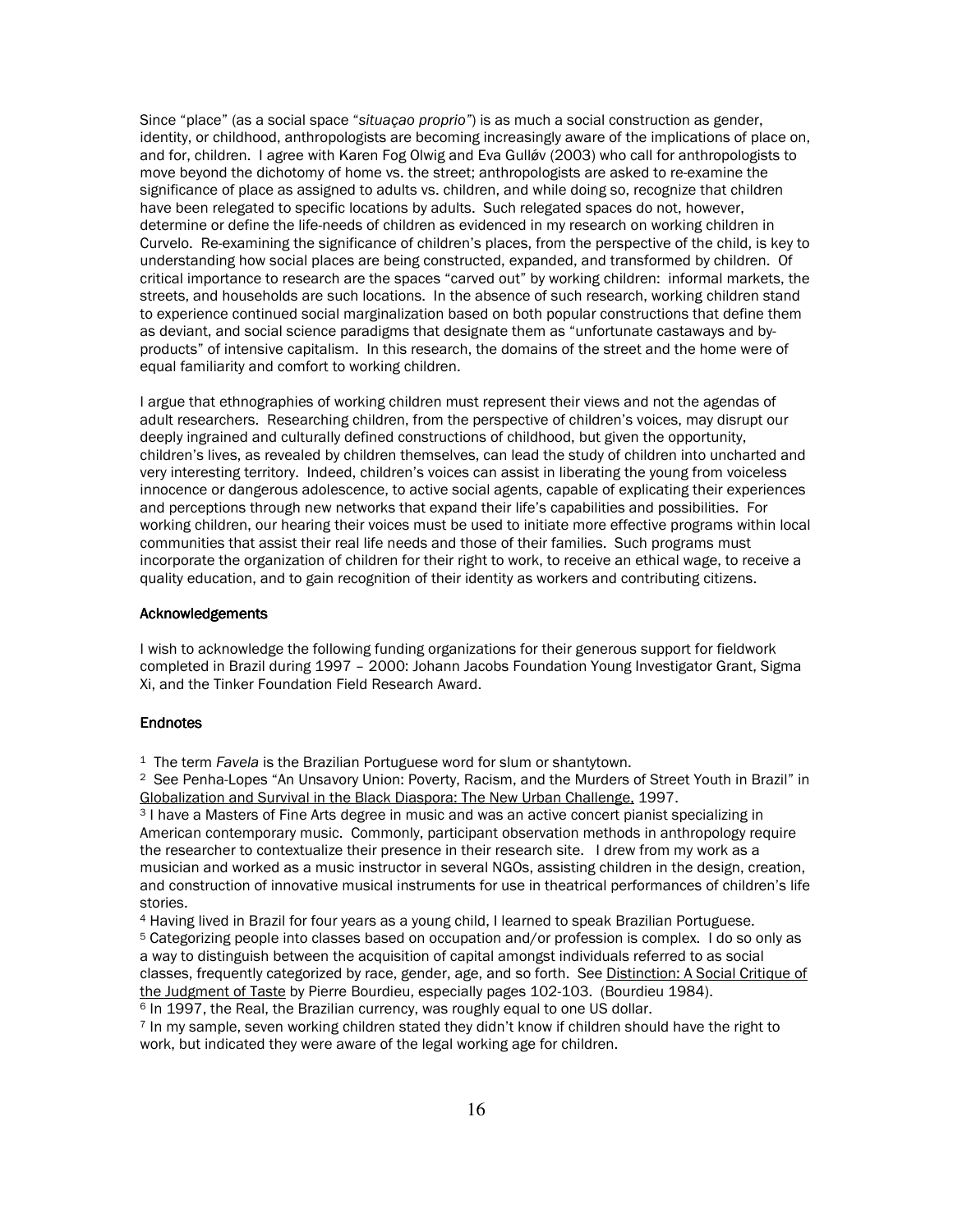<sup>8</sup> Small ice-cream business owners in Curvelo frequently hired working children to work for them year round. Commonly, a working child vender received 10 cents for every \$1.00 popsicle they sold. Hence, they must sell over 20 popsicles during their work day.

<sup>9</sup> The Real (July 29, 2005) was \$R2.40 ± US dollars. In 1997, the Real was equal to one US dollar. As of May 14, 2007, 1.00 US Dollar = 2.02140 Brazilian Real.

<sup>10</sup> My sample of working children is representative of children who work on the streets and live at home in Curvelo.

11 Frequently a household consisting of five or six people is comprised of three or four children, with a mother and father, or a single parent. Hence, several children are commonly working, each earning approximately \$R56.00 per month, depending on the season and local labor needs. Table 8 details the numbers of people per household.

<sup>12</sup> My findings on mother-daughter labor linkages are well documented in the work of various social science researcher, including Gender in Latin America by Chant and Craske, Brazilian Women Speak: Contemporary Life Stories by Caphne Patai, and Carol Stack's All Our Kin: Strategies for Survival in a **Black Community..** 

<sup>13</sup> See The Myth of Marginality: Urban Poverty and Politics in Rio de Janeiro (1976), also Janice Perlman's work on megacities seems to substantiate my findings in Curvelo (http://www.megacitiesproject.org/perlman.asp), 1998.

<sup>14</sup> See Thomas Skidmore's Brazil: Five Centuries of Change (1999) for a thorough discussion on Brazil's development, political instability, military dictatorships, as well as Skidmore's Black Into White: Race and Nationality in Brazilian Thought (1995). Also, see Robin Sheriff's Dreaming Equality: Color. Race, and Racism in Urban Brazil (2001).

# **References Cited**

Amnesty International

1998 Beyond Despair: An Agenda For Human Rights in Brazil. EMBARGO, 14 September, Al Index: AMR 19/15/94

Aptekar, Louis

1994 Street Children in the Developing Work: A Review of Their Condition. Cross-Cultural Research, 28 (3), 195-224

# Ariès, Philippe

1962 Centuries of Childhood: A Social History of Family Life. New York: Vintage Books, 412

Bacha, Edmar, L. & Herbert S. Klein

1986 Social Change in Brazil: 1945-1985 The Incomplete Transition. Albuquerque: University of **New Mexico Press** 

Birdsall, Nancy & Richard H. Sabot (Eds.)

1996 Opportunity Foregone: Education in Brazil. Washington, DC: Inter-American Development Bank, Distributed by The Johns Hopkins University Press, 117-145

# Bourdieu, Pierre

1980. The Logic of Practice

Stanford: Stanford University Press, 16, 81, 112, 114-121

Bourdieu, Pierre

1984 Distinction: A Social Critique of the Judgment of Taste. Cambridge: Harvard University Press, 112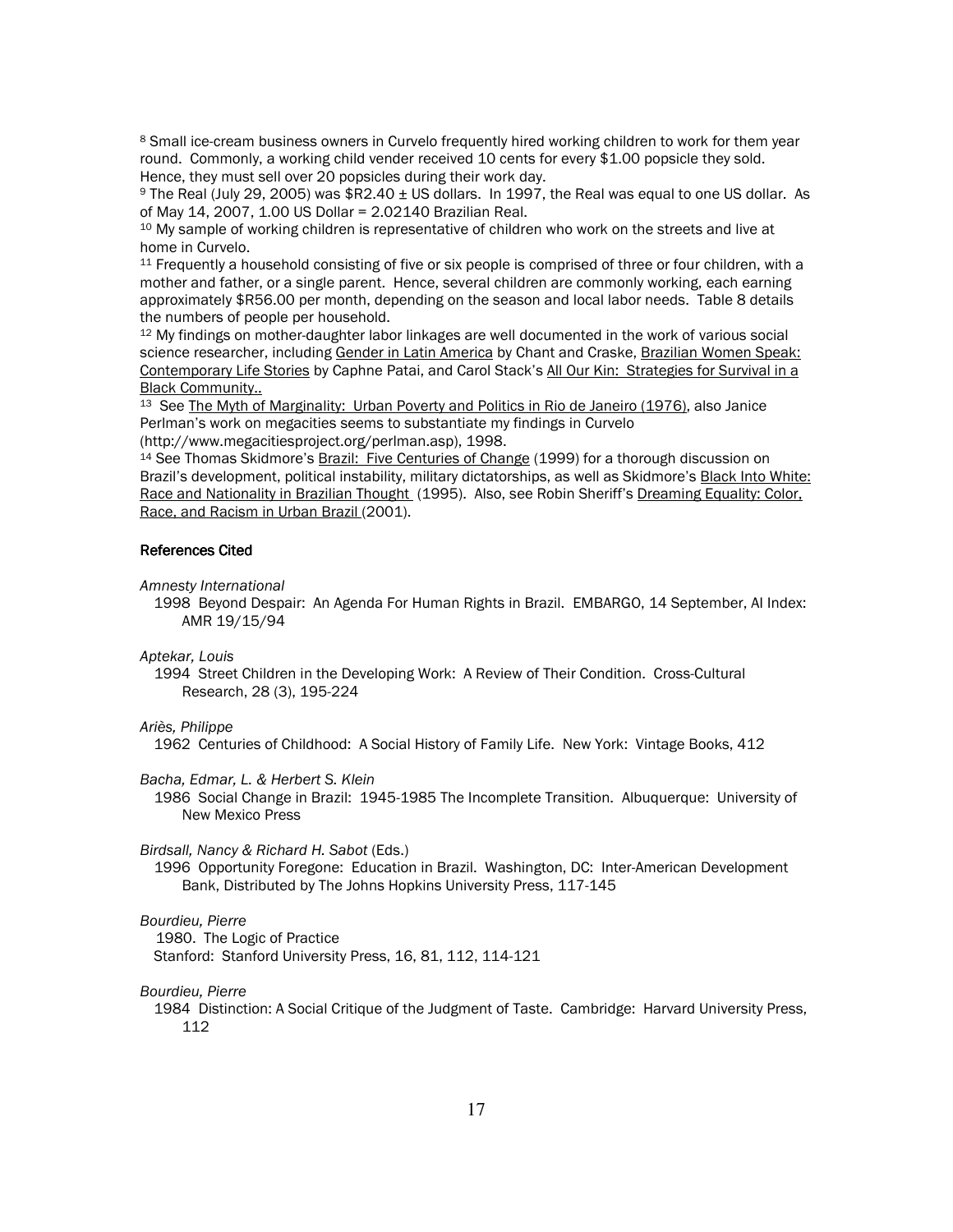Chant. Sylvia and Nikki Craske

2003 Gender in Latin America. New Jersey: Rutgers University Press

## Connolly, M.

1990 Adrift in the City: A Comparative Study of Street Children in Bogata, Columbia, and Guatemala. Child and Youth Services, 14 (1), 129-149

# Conrad, Robert, Edgar

1984 Children of God's Fire: A Documentary History of Black Slavery in Brazil. Pennsylvania: The Pennsylvania State University Press, 100 & 341-350

Conselho Municipal de Assestência Social de Curvelo 2000 Controle Social e Participaçã Popular, January 27, 2000

#### Couto, Jorge

1998 A Construçã do Brasil. Madrid: Edições Cosmos

# da Matta, Roberto

1985 A casa e a rua: espaço, cidadania, mulher e morte no Brasil. São Paulo: Brasiliense

### Degeler, Carl

1986 Neither Black Nor White: Slavery and Race Relations in Brazil and the United States. Wisconsin: The University of Wisconsin Press

## Dimenstein, Gilberto

1991 Brazil: War On Children. New York: Monthly Review Press

# Ennew, Judith

1994 Parentless Friends: A Cross-Cultural Examination of Networks among Street Children and Street Youth, in Social Networks, and Social Support in Childhood and adolescence. Ed. by Frank Nestmann & Klaus Hurrelmann. Berlin: Walter de Gruyter, 409-426.

#### Foster, George, McClelland

1967 Tzintzuntzan: Mexican peasants in a changing world. Boston: Little, Brown, 122-152; 123

#### Glauser, Benno

1997 Street Children: Deconstructing a Construct. In James, A. & Prout, A. (Eds.), Constructing and Reconstructing Childhood. London: Falmer Press

# Guy, Donna, J.

2002 The State, the Family, and Marginal Children in Latin America. In Minor Omissions: Children in Latin American History and Society, Ed by Tobias Hect. Madison: The University of Wisconsin Press

#### Hammel, Eugene & Nader, Laura

1979 Will the Real George Foster Please Stand UP? A Brief Intellectual History. Anthropology Emeritus Lecture Series at U.C. Berkeley. Kroeber Anthropological Society Papers, no. 55-56 159-164. http://sunsite.berkeley.edu/Anthro/foster/fobib.html)

#### Hecht. Tobias

1998 At Home in the Street: Street Children of Northeast Brazil. New York: Cambridge University Press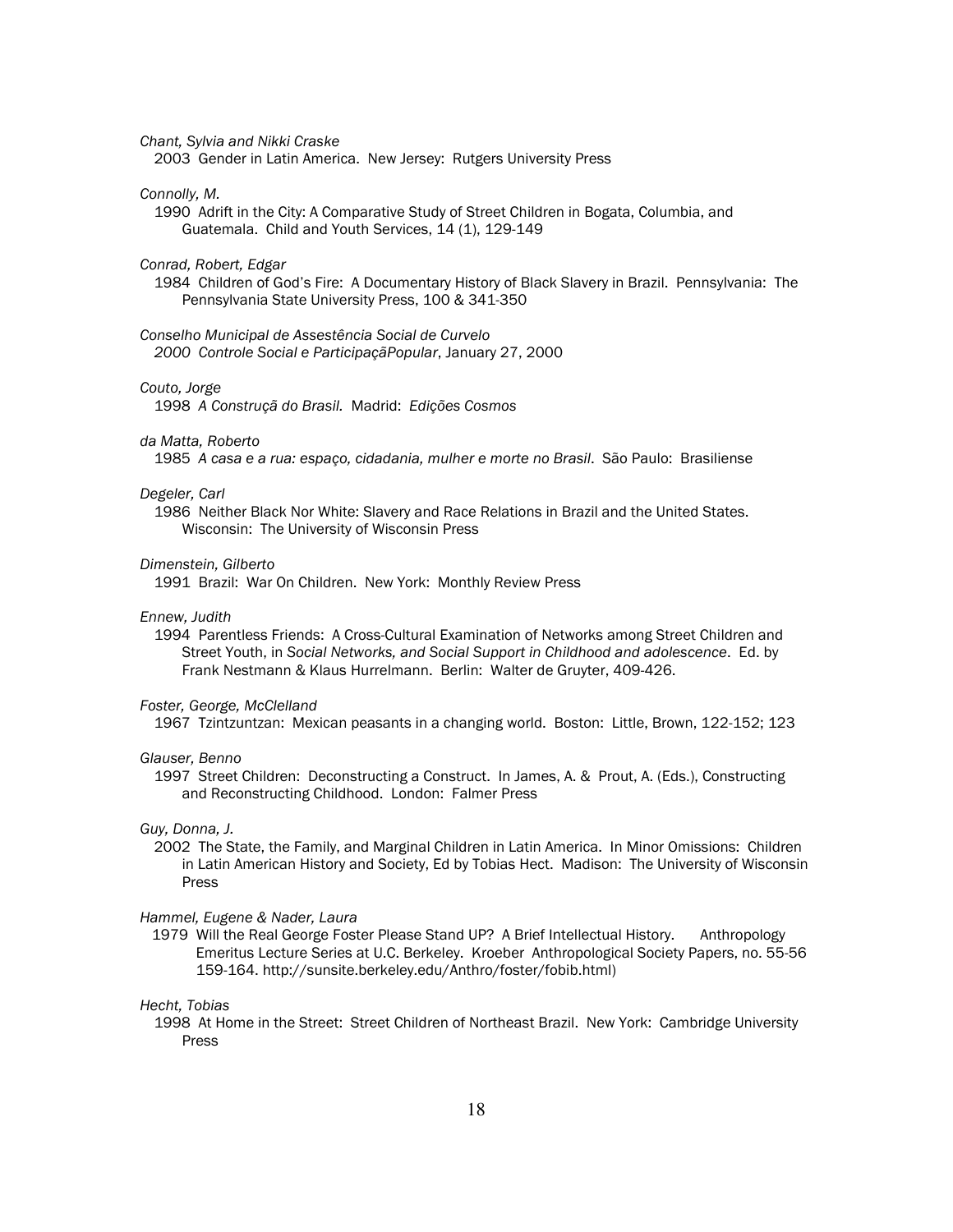IBGE (Instituto Brasilero de Geografia e Estatística)

1996. Contagem da População. Rio de Janeiro: IGBE Impelizieri, Flávia 1995 Street Children and NGOs in Rio: A follow-up Study on Non-Governmental Projects. Rio Janeiro: AMAIS Livaria e Editora; IUPERJ, 30, 37-38, 69-73, 101-103, 115

Impelizieri, Flávia

1995 Street Children and NGOs in Rio: A Follow-up Study on Non-Governmental Projects. Rio Janeiro: AMAIS Livaria e Editora; IUPERJ.

Inter-American Commission on Human Rights Organization of American States

1997 Report on the Situation of Human Rights in Brazil.

http://www.cidh.oas.org/countryrep/brazil-eng/index%20-%20brazil.htm

## James, A. & Prout, A.

1990 Constructing and Reconstructing Childhood: Contemporary Issues in the Sociological Study of Childhood. London: The Falmer Press

Pereira, Júnior, Lucas Bezerra and Rosana Heringer

1992 Cos Impasses da Cidadania: Infância e Adolescência no Brasil. Rio de Janeiro: IBASE

## Kilbride, Philip: Collette Suda, and Enos Njeru

2000 Street Children in Kenya: Voices of Children in Search of a Childhood. Westport: Bergin & Garvey

# Lusk, Mark, W.

1989 Street Children Programs in Latin America. International Social Welfare, 16, (1) 66

## Meznar, Joan, Ellen

1994 Orphans and the Transition From Slave to Free Labor in Northeast Brazil: The Case of Campina Grande, 1850-1888. Journal of Social History, 27 (3) 499-515, 504-507

#### Mickelson, Roslyn, Arlin

2000 Children on the Streets of the Americas: Globalization. Homelessness and Education in the United States, Brazil and Cuba. New York: Routledge, 260-261

#### Mikulak, Marcia

2002 The Social Construction of Disposable Children: Street and Working Children in Curvelo, Minas Gerais, Brazil. UMI Dissertation Services. ProQuest Company. www.il.proquest.com, 37-50

#### Olwig, Karen, Fog and Eva Gulløv

2003 Children's Places: Cross-Cultural Perspectives. New York: Routledge

## Patai, Daphne

1993 Brazilian Women Speak: Contemporary Life Stories. New Brunswick: Rutgers University Press

# Penha-Lopes, Vânia

1997 An Unsavory Union: Poverty, Racism, and the Murders of Street Youth in Brazil, In Globalization and Survival in the Black Diaspora: The New Urban Challenge. Ed. By Charles Green. NY: State University of New York Press, 150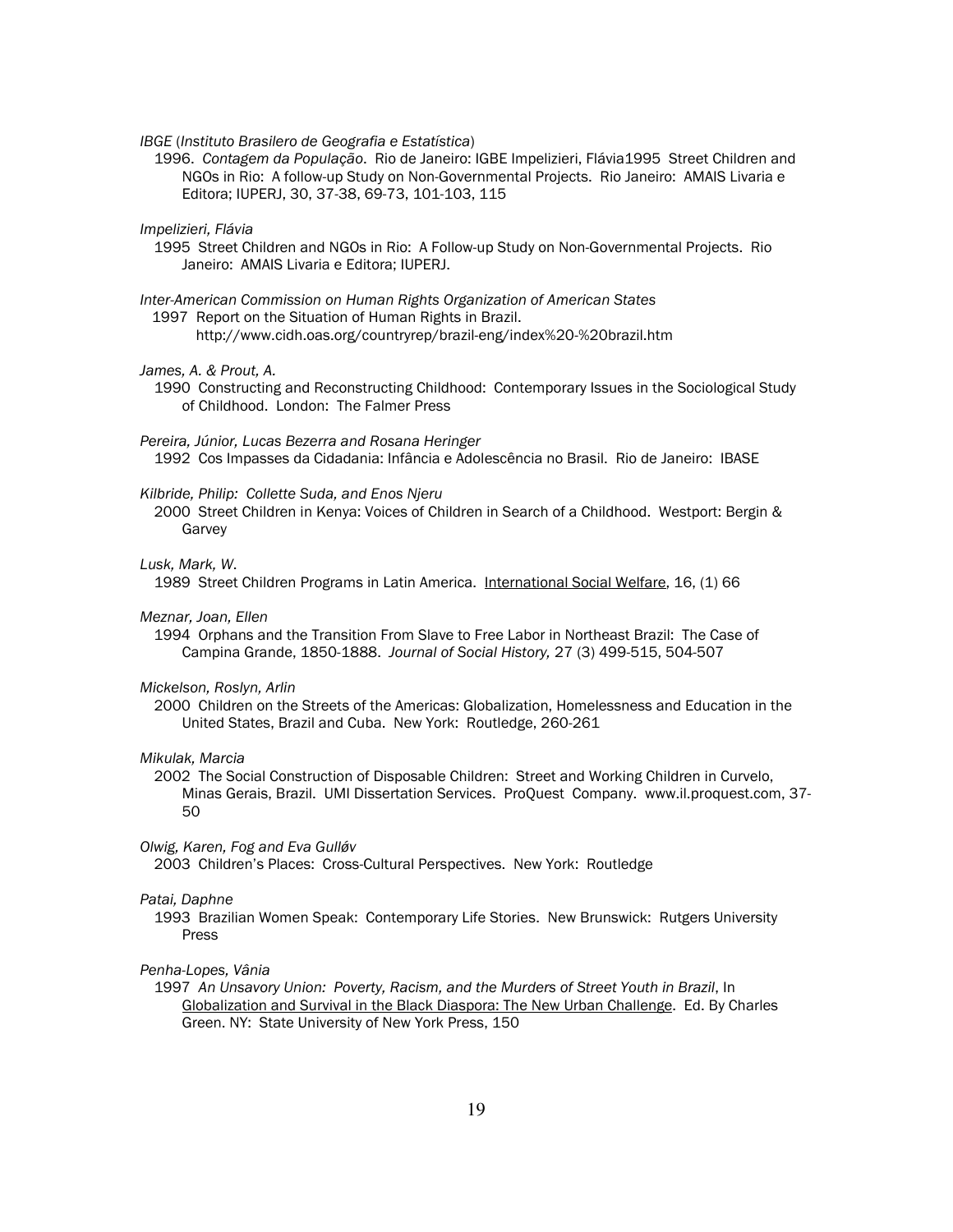Perlman, Janice, E.

1976 The Myth of Marginality: Urban Poverty and Politics in Rio de Janeiro. Berkeley: University of California Press, 242-243

Perlman, Janice, E.

- 1998 Urban Solutions at the Poverty/Environment Intersection. The Mega Cities Project, Publication MCP-018. http://www.megacitiesproject.org/publications/pdf/mcp018solutions.pdf
- Qvortrup, Jens, Marjatta Bardy, Giovanni Sgritta, & Helmut Wintersberger (Eds.) 1994 Childhood Matters: Social Theory, Practice, and Politics. Aldershot: Avebury

## Reichman, Rebecca

1999 Race in Contemporary Brazil: From Indifference to Inequality. University Park, PA: The Pennsylvania State University Press, 234-249

## Rizzini, Irene

1994 Children in Brazil Today: A Challenge for the Third Millennium. Rio de Janeiro: Editora Universitária Santa Úrsula

#### Rizzini, I., & Lusk, M. W.

1995 Children in the Streets: Latin American's Lost Generation. Children and Youth Services Review, 17 (3), 391-400

# Rocha. Tião

1997 Personal Communication, Director, Ser Criança

## Sansone, Livio

2003 Blackness Without Ethnicity. New York: Palgrave Macmillian

Scheper-Hughes, Nancy

1989 Child Survival: Anthropological Perspectives on the Treatment and Maltreatment of Children. Dordrecht: Reidel

# Scheper-Hughes, Nancy & Carolyn Sargent

1998 Small Wars: The Cultural Politics of Childhood. Berkeley: University of California Press

# Sheriff, Robin, E.

2001 Dreaming Equality: Color, Race, and Racism in Urban Brazil. New Brunswick: Rutgers **University Press** 

## Schmidt, AnnaLisa

1999 Population Resource Center. 1725 K Street, NW, Suite 1102, Washington, DC, 20006. (202) 467-5030

## Skidmore, Thomas

1999 Brazil: Five Centuries of Change. New York: Oxford University Press

#### Skidmore, Thomas

1995 Black Into White: Race and Nationality in Brazilian Thought. Durham: Duke University Press

#### Stack, Carol, B.

1974 All Our Kin: Strategies for Survival in a Black Community. New York: Harper and Row